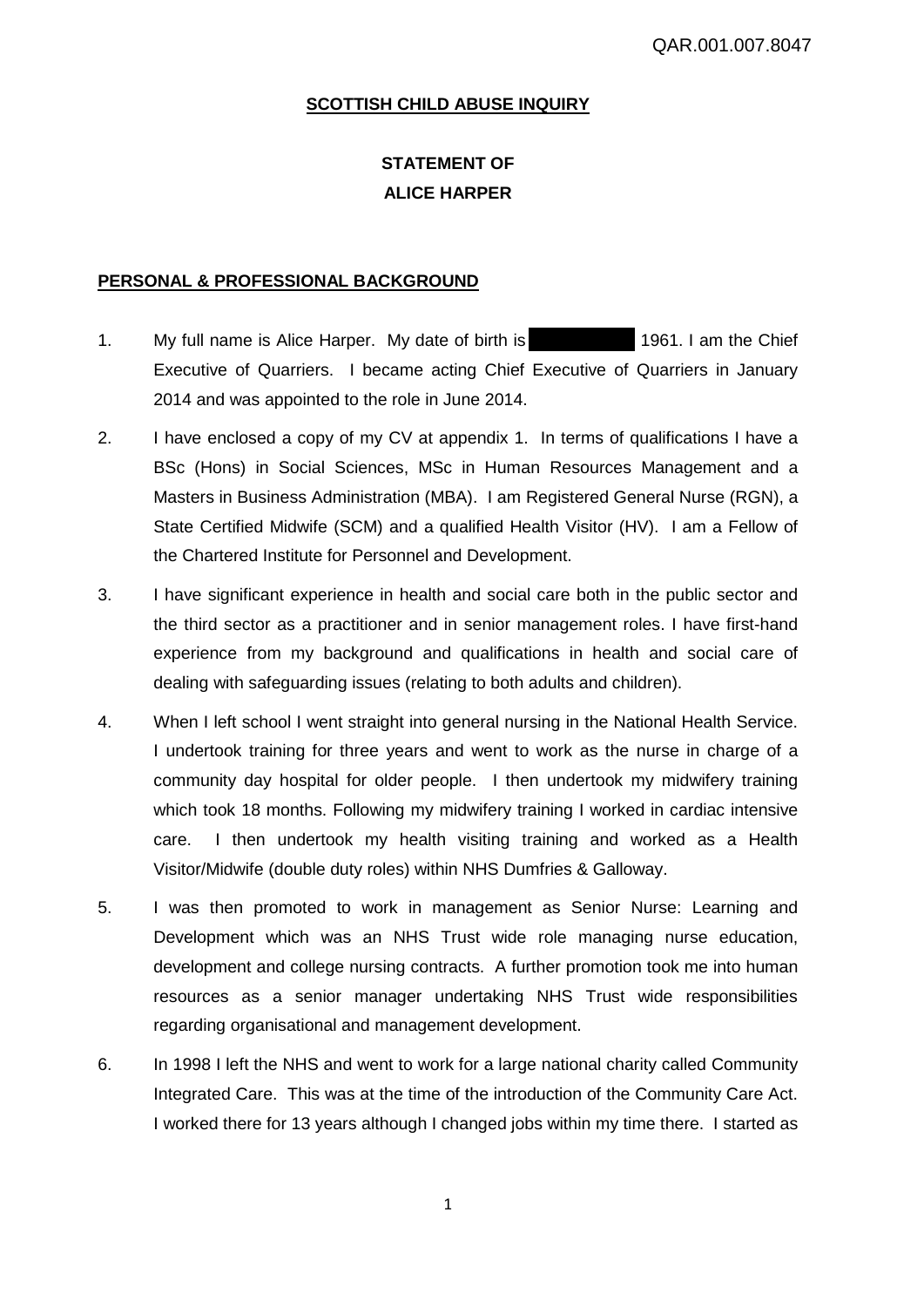a Service Manager for Dumfries & Galloway. I managed older people's residential homes for approximately 400 older people across the region.

- 7. I was subsequently promoted to Assistant Director in Senior Care managing nursing homes in England.
- 8. I then had the chance to transfer back to Scotland as Assistant Director in Independent Living providing services for those with learning disabilities, physical disabilities and mental health needs.
- 9. I was subsequently appointed Executive Director for Independent Living for the UK dealing with mental health services, services for those with learning difficulties and a small number of outreach children's services.
- 10. I returned to the NHS in around 2010 as a Health Visitor on the front line working with children, families and general practitioners. I did that work for about five months and then decided to go back to the charitable sector.
- 11. I took up a position working for an Irish charity, the Rehab Group, managing their UK care services. Their UK name was Momentum Care. I was Head of Care Services and I worked with them for about 18 months. At that stage a vacancy was advertised as Deputy Chief Executive/Service Director at Quarriers. I was interviewed in 2012 and started in my role as Deputy Chief Executive/Service Director in July/August 2012.
- 12. From 2013 until 2014 I was appointed as a Trustee on the Board of The Chaseley Trust Eastbourne (charity). From 2012 until 2014 I was appointed as a Trustee on the Board of Auchlochan which is part of The Methodist Homes Association (charity).
- 13. I became Acting Chief Executive of Quarriers in January 2014. In July 2014 I was appointed as Chief Executive Officer.

# **ROLES AT QUARRIERS**

14. When I took up my position at Quarriers in 2012 my principal duty was as Service Director. I reported directly to the Chief Executive. I acted up in the Chief Executive's absence. In my role as Service Director, Heads of Service and managers reported into me i.e. the Head of Children and Young Peoples Services, the Head of Adult Services, the Business Development Manager and the Quality Manager.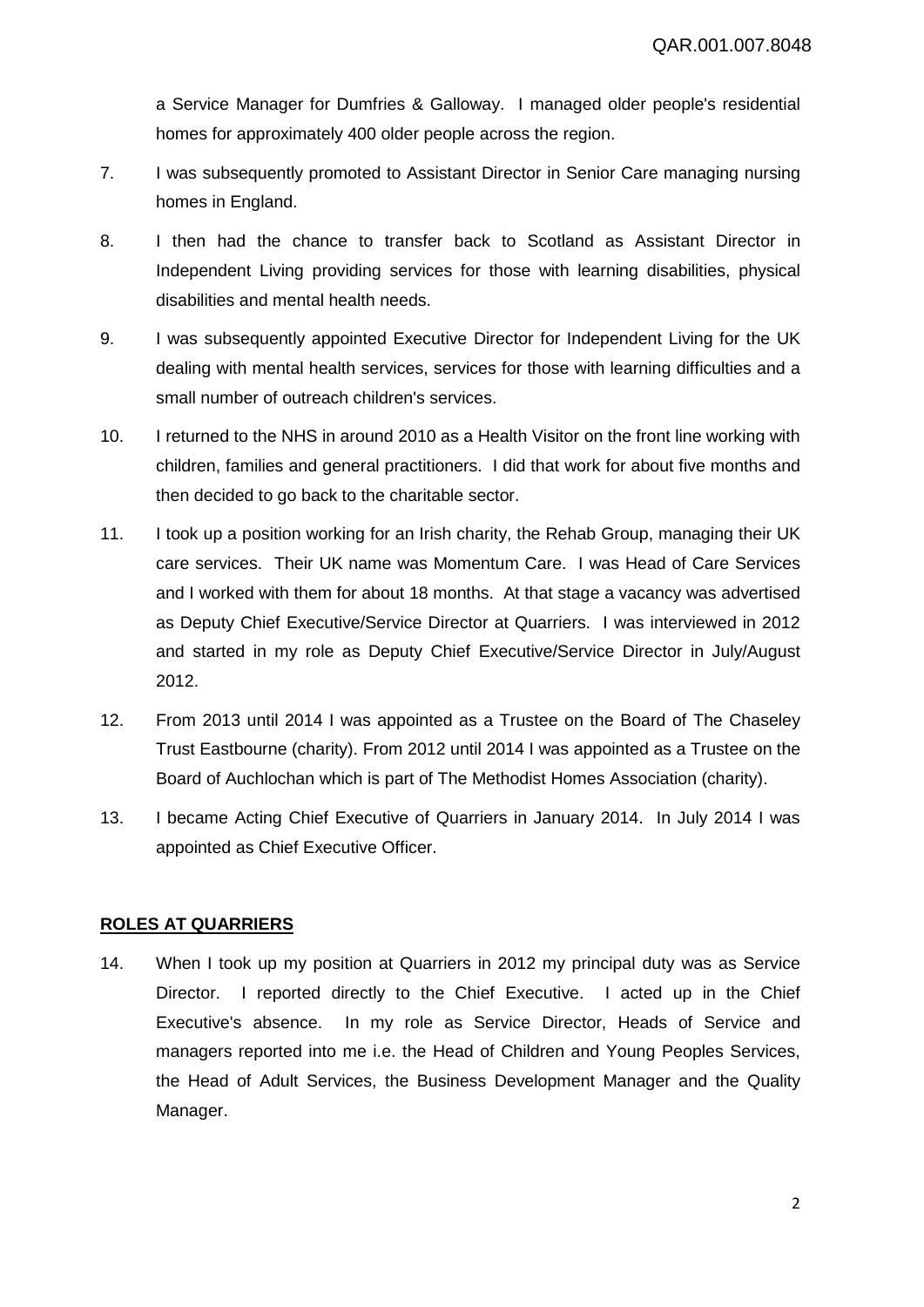- 15. The Deputy CEO/Service Director role was a newly created post. In my role as Service Director I had no involvement with the issue of past abuse at Quarriers. As far as I am aware the CEO and Head of Adult Services were dealing with that.
- 16. As Service Director I had oversight of both adults and children's services. Quarriers had policies in place which were good policies. There was a definite structure of policies and procedures. I considered that we could pick up speed in relation to further review and development of policies.
- 17. I have spent a lot of time since I arrived trying to improve our overall governance and information management. External assessment and accreditation reflects that we have been successful in achieving this. Most recently on 16 November 2018 we have attained platinum accreditation from Investors in People, a UK Government Initiative which recognises best practice in people management (including information management) and learning and development. A copy of the report is attached at Appendix 2.
- 18. Policies and procedures are approved by the Executive Team and some specific policies are approved by the Board. We ensure there is always a note of who the person responsible for the policy is, when the policy was developed and when it is due to be reviewed. Quarriers employs a Quality Assurance Manager, who is responsible for ensuring that policies are regularly reviewed and who has systems in place to ensure that reviews are followed up timeously.
- 19. The Executive Team and Senior Leadership Team deal with the development, review and approval of child and adult safeguarding policies.
- 20. Another focus for improvement that I identified was in relation to training. I come from a learning and development background and it was an area of particular focus for me. Before I joined Quarriers I had heard through my networks that Quarriers was a good quality organisation and that it provided good learning and development opportunities for its staff. Whilst this is the case I have been working to try to bring the learning and development support services closer to our business needs and to ensure compliance with statutory and mandatory training requirements. To enable this we carry out an annual learning and development analysis which then forms the basis of an annual learning and development plan. We have robust systems in place to ensure staff comply with mandatory training requirements.
- 21. With the Chair of our Board of Trustees I have reviewed and developed processes for recruitment of Board members using the NCVO Good Trustee Guide. Following review of the skills required for the Board we subsequently advertise the position.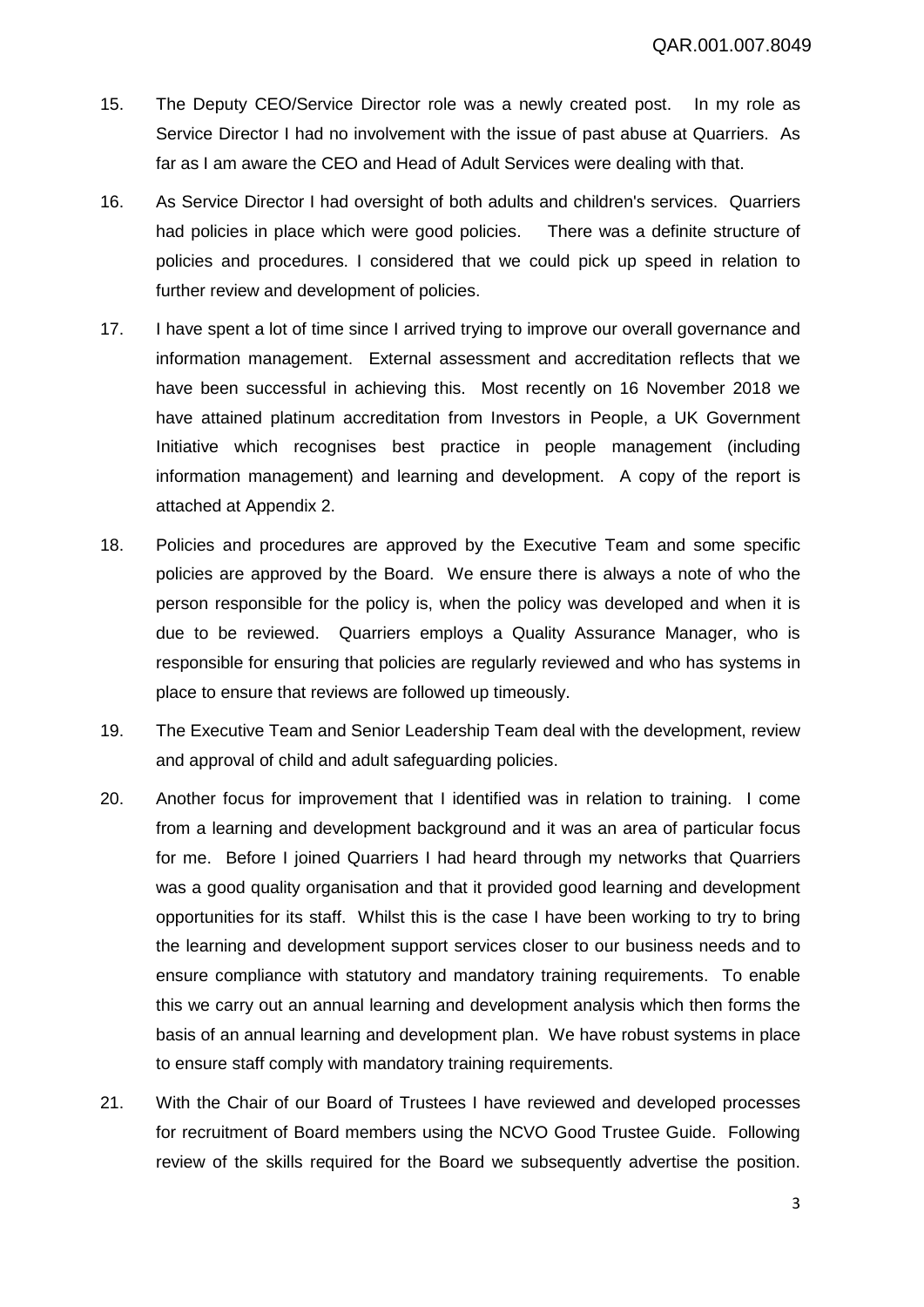Potential Board members apply for the position. They are interviewed and PVG checked. References are required and they undergo a further fit and proper assessment to ensure compliance with requirements for being a company director. We involve the people that we support in our trustee's recruitment processes also.

- 22. We have spent some time discussing how we could have meaningful representation from those we support so that their views are made known to the Board and we subsequently set up an Evaluation Group which comprises Trustees and people we support. People we support are also invited to give annual feedback to the Board presenting the findings and their views from our annual people we support feedback survey.
- 23. Our Board members are required to visit services a minimum of two times a year. In reality our Board members do much more than this minimum requirement. All of our Board members are volunteers.
- 24. Our Board members attend an induction programme and attend yearly safeguarding training. Additionally our Board including the Chair are appraised annually. Our appraisal format is based upon the National Council for Voluntary Organisations (NCVO) guidance.

# **ORGANISATIONAL STRUCTURE**

- 25. Quarriers is a company limited by guarantee. The governing body is the Board of Trustees. The 14 trustees are the statutory directors of the company. I report to the Board of Trustees. I have attached an organisational structure at appendix 3.
- 26. Quarriers is a large social care charity based in Scotland. We now operate solely in Scotland having closed the last of our services in England in September 2017.
- 27. Quarriers has annual turnover of approximately £42m. We employ circa 1,800 staff including relief staff. We also currently have approximately 350 volunteers.
- 28. Our Head Office is located in Quarriers Village. However the majority of our service provision today is outside Quarriers Village i.e. we have services throughout Scotland. Our support services are located in Quarriers Village. Those include the following departments: Human Resources, Learning and Development, Property/estates, Finance, Health and Safety, Safeguarding and Aftercare, IT and information management, Quality Assurance, Marketing, Fundraising and Business Development.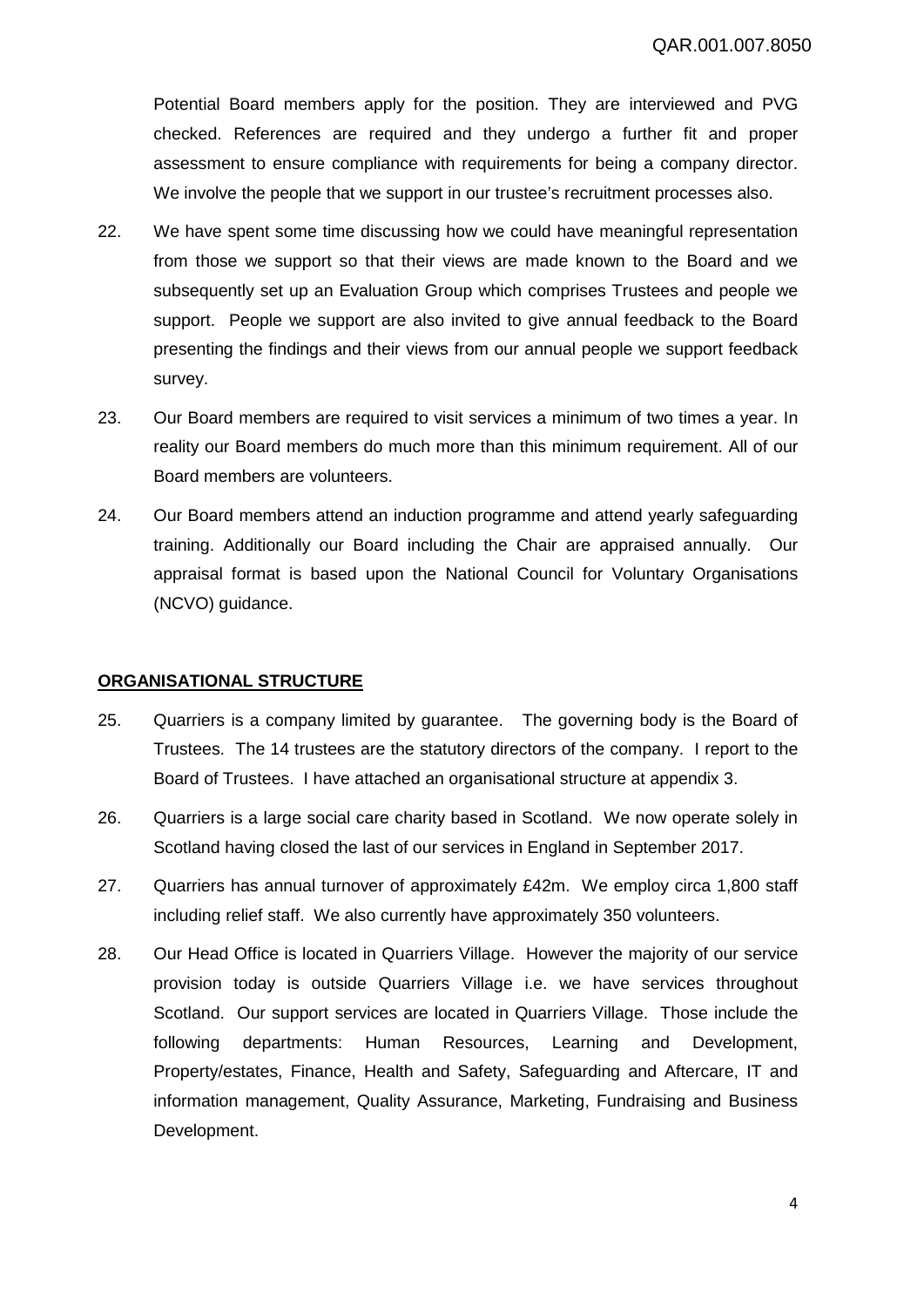29. Today the largest part of Quarriers' income and service provision relates to adults with learning disabilities.

# **QUARRIERS' CHILDREN'S SERVICES**

- 30. Our only residential services for children are Countryview (respite for children with disabilities) and Rivendell (a registered care home for children with disabilities). Both of these services are in Quarriers Village.
- 31. Our other children's services include:-
	- Fostering for disabled children (mainly provided in the West of Scotland) and fostering short breaks for disabled children (Dumfries and Galloway).
	- Family support services in Glasgow and Dumfries and Galloway.
	- Children's wellbeing services for school children in the Scottish Borders and in Glasgow.
	- Youth homelessness services in Glasgow and South Ayrshire.
	- Carer services for young carers as well as adult carers in Aberdeenshire, Glasgow and Moray.
	- Life Coaching support for young people in Glasgow and Edinburgh
	- Children's Rights service in Falkirk
	- Kinship Care Service in Glasgow
	- We have developed services for young people with complex/enhanced care needs working closely with the NHS. This provision is delivered at home (mainly covering the Highlands and Argyll and Bute)
	- Nursery provision in Glasgow.
- 32. I have enclosed a full list of all of our services for both adults and children at appendix 4.
- 33. At any one time we will have a maximum of 6 children in residential care (Rivendell) and a maximum of 8 places per day in our respite unit (Countryview) which currently supports approximately 90 children a year. The number of days respite a child has at Countryview per year depends on their individual needs.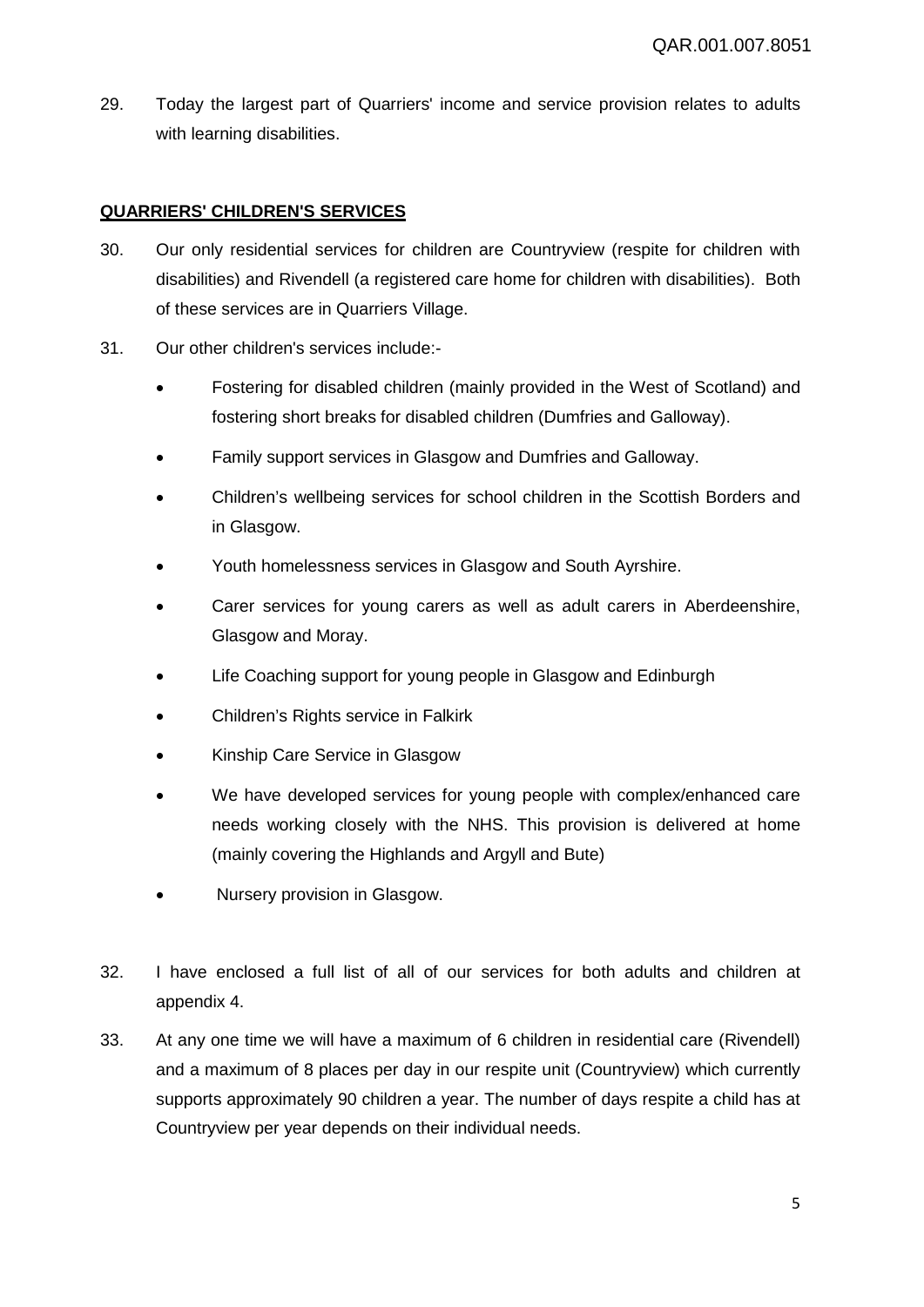- 34. In addition to adult services the William Quarrier Scottish Epilepsy Centre (WQSEC) in Govan has the facility to provide residential treatment to one child over 14 for a maximum of 28 days. The WQSEC is a 12 bedded independent hospital which is regulated by Health Improvement Scotland. It is the only one of its type in Scotland.
- 35. 100% of our regulated children services at this time are rated good or above by the Care Inspectorate. For our adult services 88% are rated good or above. Overall, as at November 2018, 92 % of our regulated services are rated good or above. One of our key performance indicators is to ensure that we have at least 85% of our regulated services attaining a rating of good or above from the Care Inspectorate and Health Improvement Scotland.
- 36. The Care Inspectorate carries out unannounced inspections of our regulated services. These are generally twice per year but will be more frequent if there are any concerns. The Care Inspectorate requires the Registered Manager of the service to complete a self-assessment. They then inspect the service against this selfassessment, Care Inspectorate Themes and Standards, the previous inspection reports recommendations/requirements, any complaints and notifications received as well as feedback from families, staff and people supported.
- 37. As part of their inspection, the inspectors speak to service users and staff. They review records, care plans and risk assessments. They consider accident and incident reports, staffing returns, complaints and notifications. The Care Inspectorate have a risk rating per service (called a RAD (Risk Assessment Document) report) which takes into consideration staffing levels and vacancies, incidents, complaints etc. This risk rating is also considered as part of their inspections. As a provider we are required to notify the Care Inspectorate in relation certain areas which include, for example, medication errors, complaints, safeguarding notifications or absence of the Registered Manager.
- 38. We pro-actively inform the Care Inspectorate of safeguarding concerns.
- 39. As a large provider we have two allocated Link Officers from the Care Inspectorate who gives us an overview of how our services perform against the national benchmark in relation to Care Inspectorate requirements, recommendations, notifications, ratings and RAD scores. We meet approximately every six months. At our most recent meeting in October 2018 our performance compared well with the benchmark report. Our Care Inspectorate ratings are shared with our Service Committee as is the benchmarking report.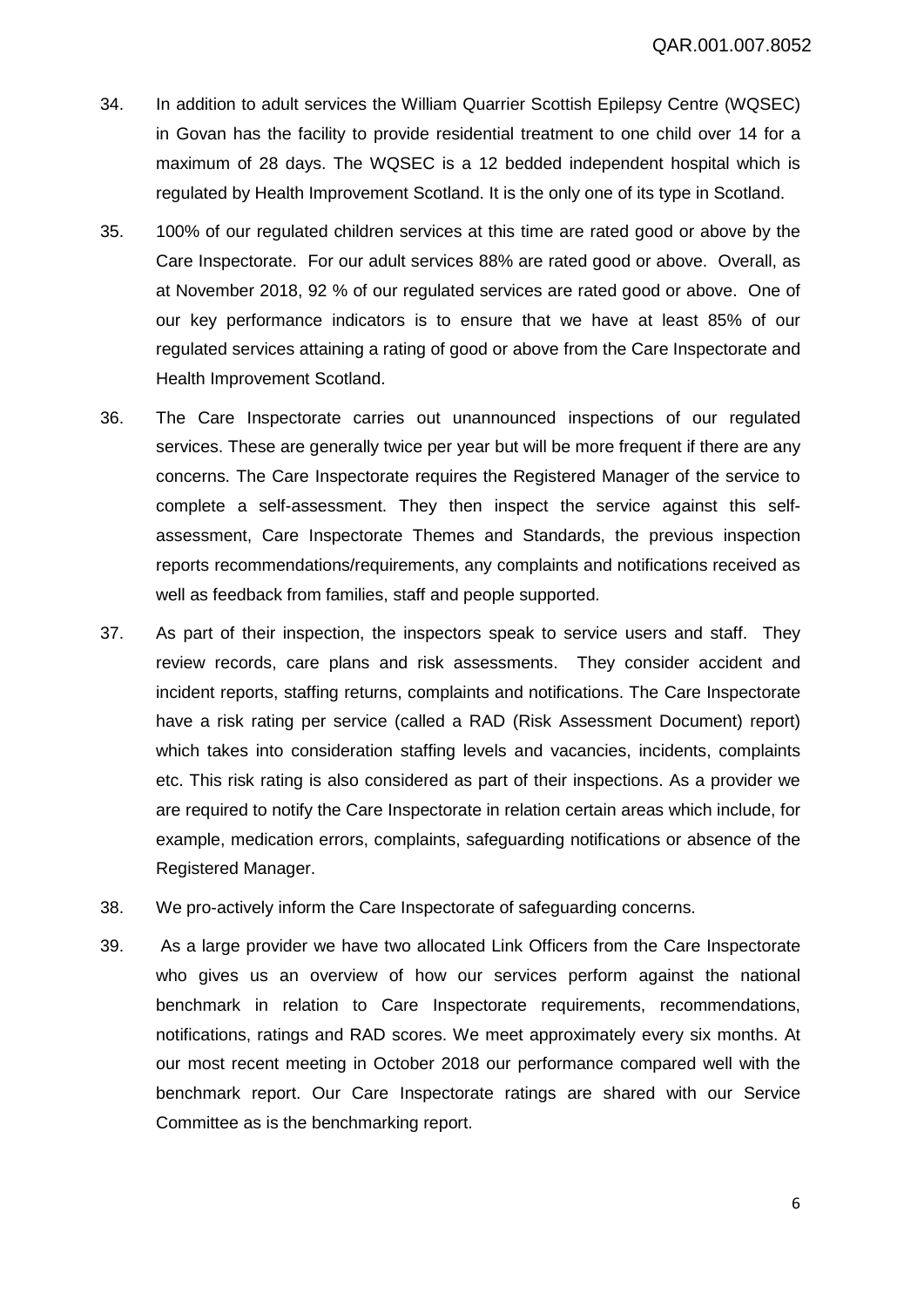40. I developed improvements in internal quality auditing mechanisms. We consider our internal auditing mechanism to be tougher than the Care Inspectorate reviews. We also have quarterly quality clinics for each of our services.

# **SEAFIELD**

- 41. One of the services being considered as part of the case study is Seafield School in Ardrossan. I was involved directly with that service from when I took up my position at Quarriers at the end of July 2012 until it closed in 2014.
- 42. At the time when I took up post Seafield was running at a financial deficit. Reports had been back and forth to the Board of Trustees in relation to what should happen with the school. There had been a reduction in children attending due to reluctance from local authorities to send children out of their own area. The model at the time was also moving to smaller homes and local schools. We therefore had to review the provision.
- 43. Initially the board considered reconfiguring the model on which the school was based. We started looking to do that but it was too late. Glasgow City Council advised that they were making plans to bring four children back to the Glasgow City Council area. I therefore took a paper back to the board recommending that the school was closed and the board agreed. The decision to close the school was a financial decision. The school was operating on an outdated model and it probably should have been modernised three or four years previously if it was to survive. It was not closed down due to any safeguarding concerns.

# **SAFEGUARDING & AFTERCARE SERVICES**

- 44. After giving evidence during Phase 1 of the Scottish Child Abuse Inquiry in June 2017 I decided that we needed additional resource to support the Inquiry in its work and to expand our safeguarding and aftercare services. I subsequently put a proposal to the Board to expand our Safeguarding and Aftercare Team. In September 2017 we appointed Charlie Coggrave as Head of Safeguarding & Aftercare. Other members of the team were recruited and came into post from October 2017 onwards. We now have 4 full time and 1 part time members of staff in the team. The Head of Safeguarding & Aftercare reports to me directly.
- 45. Part of the reason for recruiting the Aftercare and Safeguarding Team was that we realised that a lot of resource was required in order to undertake document searches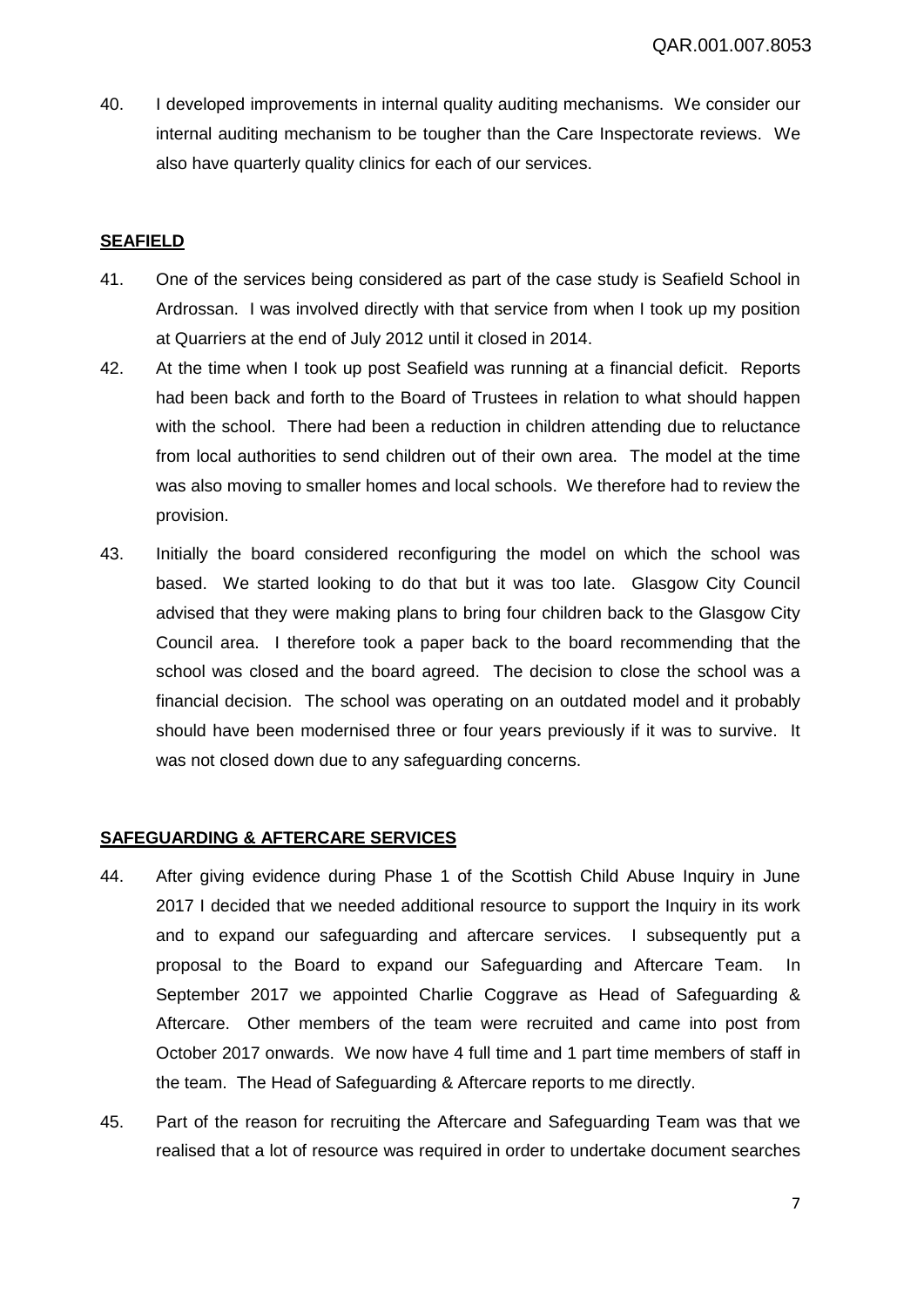and other work in preparation for the Inquiry. Previously we only had one individual, Josie Bell, working in the department. She was part time and self-employed. In my view our Aftercare and Safeguarding department needed to be made more robust in any event and to have some full-time members of staff.

- 46. Whilst our systems, processes and training met the need regarding safeguarding practice I considered that safeguarding practice and governance was evolving and that our organisation should ensure we kept pace with good practice in relation to safeguarding governance. We endeavour to ensure that the continual review and development of our systems and processes will continually improve the safeguarding of those we support. The expansion and investment in our Aftercare and Safeguarding Team is intended to ensure good practice and governance in relation to these areas.
- 47. The Office for the Scottish Charities Regulator (OSCR) recently produced safeguarding guidance which has been shared with the Executive and the Board. I have attached a copy of that at Appendix 5. All of our Trustees have been provided with safeguarding training.
- 48. Our Board also considers the outcomes and learning points from serious case reviews such as The Kids Company, Save the Children, and The Presidents Club etc.
- 49. The Aftercare and Safeguarding Team were recruited to help review records for the purposes of the Inquiry and to build on what we were already doing in relation to safeguarding and aftercare as well as to improve our governance in these areas.
- 50. Once Charlie Coggrave was recruited I delegated responsibility for carrying out record searches to him and his team. I know that they have undertaken an extensive amount of work in relation to this.

# **DOCUMENTATION**

- 51. In terms of documentary evidence Quarriers holds a large repository of children's records from the era of Quarriers Village. From 1930 onwards those are a mixture of individual children's files and family files. Those records (for Quarriers Village and Overbridge) have now been digitised.
- 52. We also have children's records from other services but many of those have not been digitised. In particular, for the purposes of the case study, we required to digitise some of the children's records for Southannan and Seafield. Charlie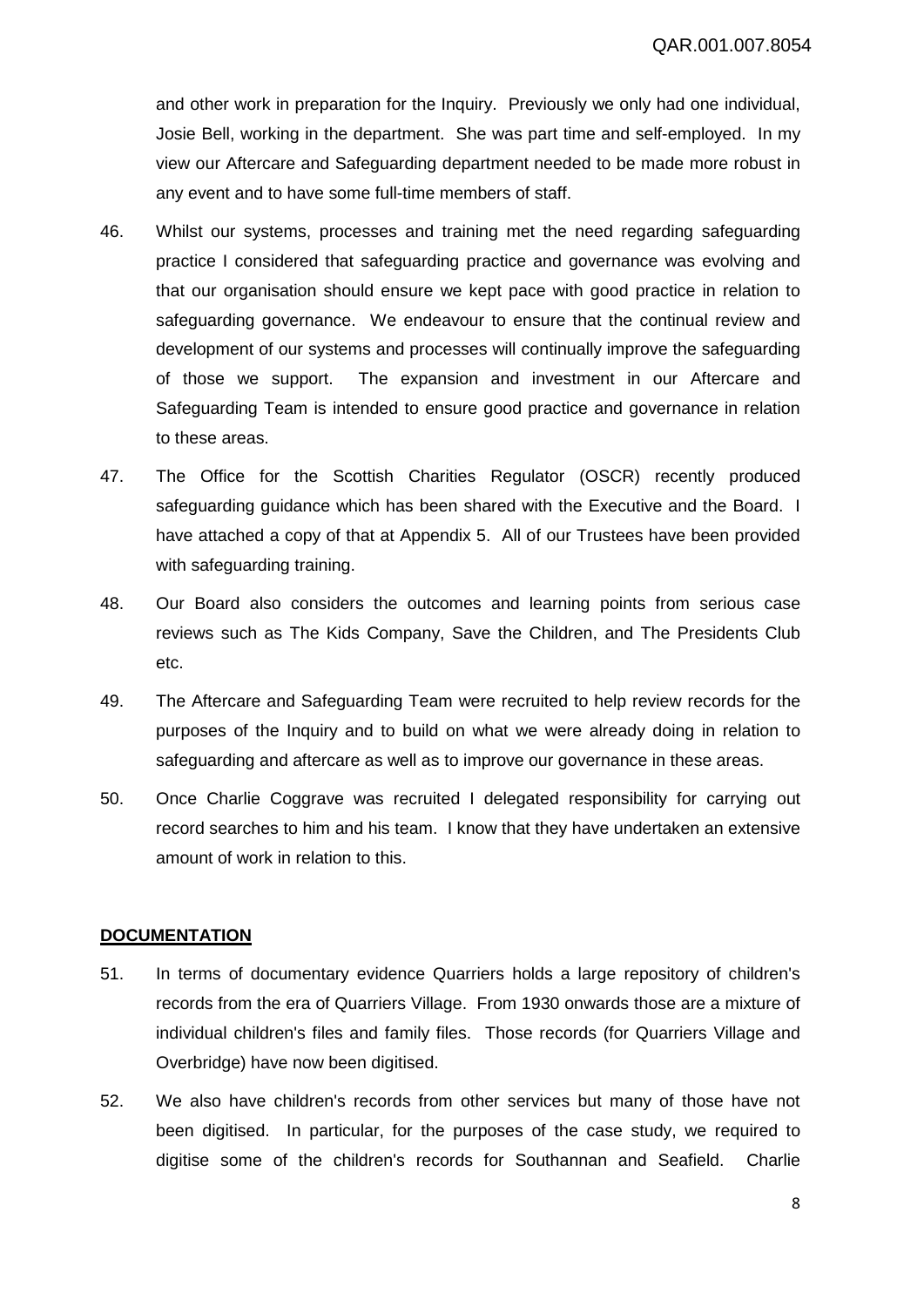Coggrave will be able to provide more information about the type of records that we have and where they are stored.

- 53. In addition to the children's records we have found minutes of Council of Management and Executive Committee meetings dating back to when the organisation was founded. We also have Narratives of Facts or Annual Reports going back to when the organisation was founded. We have much more limited employee information, although we have found some limited personnel files with documentation dating back to the 1970s for Quarriers Village employees who went on to work at Southannan. Our finance records contain some payroll cards for employees who were employed in the late 1970s/early 1980s. We have found some historic policy and procedure documents in our archives but very few organisational records from previous eras. We have not located any punishment books – although we have found reference to punishment books or punishment logs in other documents. We have a blank copy of a cottage log book which was contained in our archives. This contains a page where punishments were to be noted. We have never found any completed versions of those pages. We were able to recover some interesting documentation from the National Records of Scotland relating to inspections of Quarriers Village between 1961 and the 1970s. We also obtained some further documentation from a former employee Ian Brodie, who had retained this for his own information.
- 54. We have also located daily logs for Southannan and Seafield as well as some diaries and logs from the 1990s in relation to two services which were running in Quarriers Village at the time.
- 55. Despite our extensive searches we have never found the punishment books. I do not know if they were destroyed, lost or what happened to them. We have looked extensively and cannot find them.
- 56. Quarriers own archive of records is incomplete. We know that because we have recovered documents from the Scottish National Records archive. We had not seen any of the documentation from the Scottish National Records archive until we recovered it in preparation for the Inquiry. The inspection reports and associated correspondence were not contained within our own archive of records. Quarriers archive does not include any files of correspondence written by the superintendent. Charlie Coggrave will be in the best position to advise the Inquiry on the types of records that we have found and the searches that were carried out and the documentation which has been provided to the Inquiry.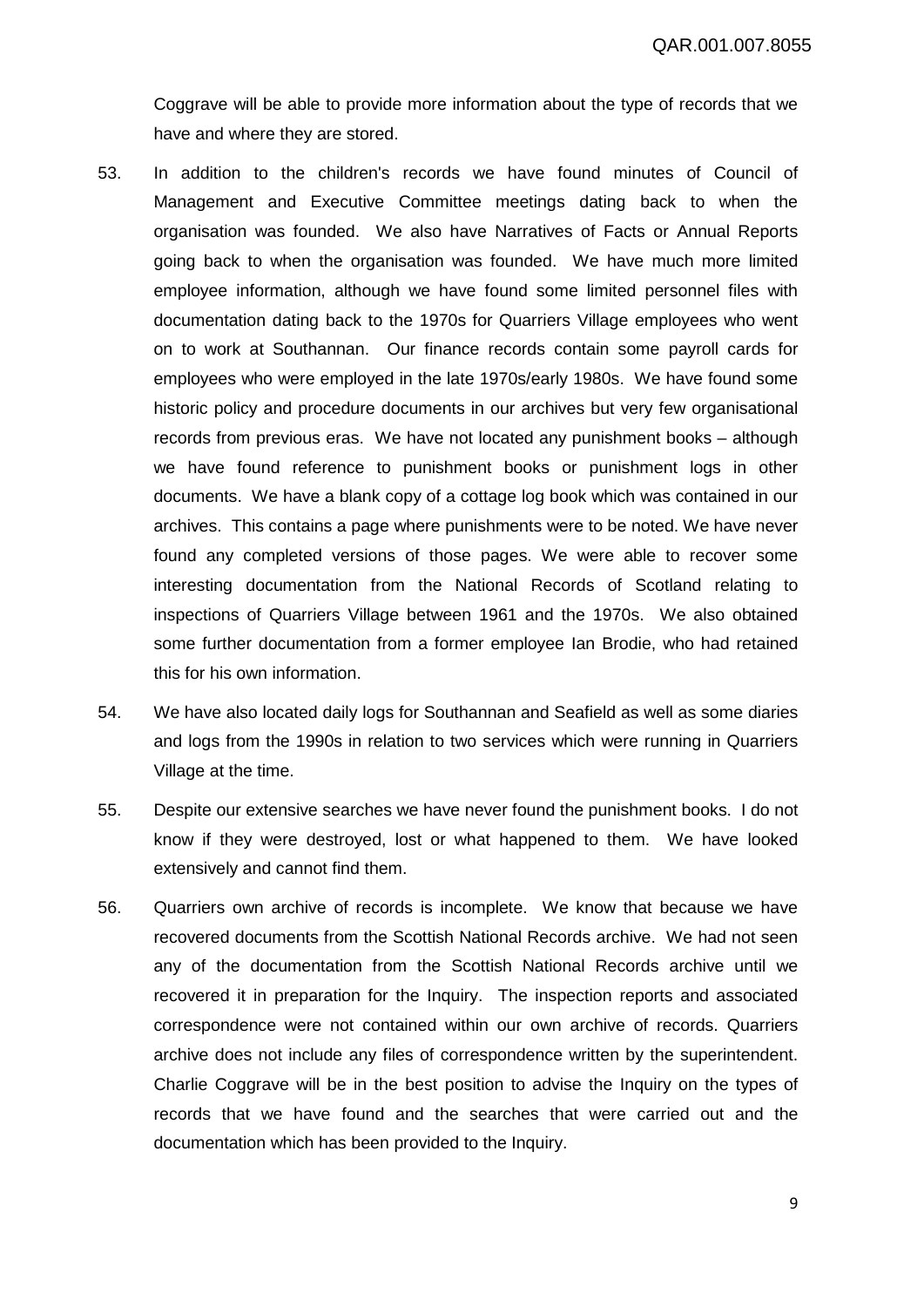# **ABUSE**

- 57. As the current Chief Executive of Quarriers I apologise both personally and on behalf of the organisation to any person who was abused as a child whilst in Quarriers' care.
- 58. On behalf of the organisation I accept that there was widespread abuse of children at Quarriers. As Chief Executive I am deeply saddened and shocked to hear about this widespread abuse and its nature.
- 59. The majority of the allegations that we are aware of range from the 1950s through to the 1980s. However, we have also seen evidence of abuse as far back as 1916. There is documentary evidence of managerial awareness of physical abuse of children by staff as long ago as the 1930s. In particular there is a letter from the Chairman to the fathers of boys' cottages in 1937 that indicates that boys were being "thrashed" at that time and that a complaint had been made by the Royal Society for the Prevention of Cruelty to Children. We have also found evidence in 1938 that a house father **QFV** ) was sacked for physical abuse of a boy. QFV
- 60. Abuse of children cared for at Quarriers Village has been confirmed in the criminal courts. Seven former employees of Quarriers have been convicted of abuse of children. Those employees were Samuel McBrearty, John Porteous, Alexander (Sandy) Wilson, Joseph Nicholson, Mary Arnold/Drummond, Euphemia Climie/ Ramsay and Ruth Wallace. One further employee, QFX
- 61. A child of house parents at Overbridge, Stewart Gilmore, was convicted of abuse of three other children while they were in Quarriers' care. I understand that he reached an agreement with the Procurator Fiscal that he would plead guilty to having abused those children when he was under 16 years of age himself.
- 62. Quarriers accepts the verdict of the courts and accepts that all of these offences occurred.
- 63. There have been a significant number of other allegations of sexual and physical abuse, cruelty and emotional abuse.
- 64. I do not intend to comment on specific incidences of abuse described by applicants. However, I will address the themes which we consider arise from the evidence we have seen and heard from applicants, information from the criminal cases,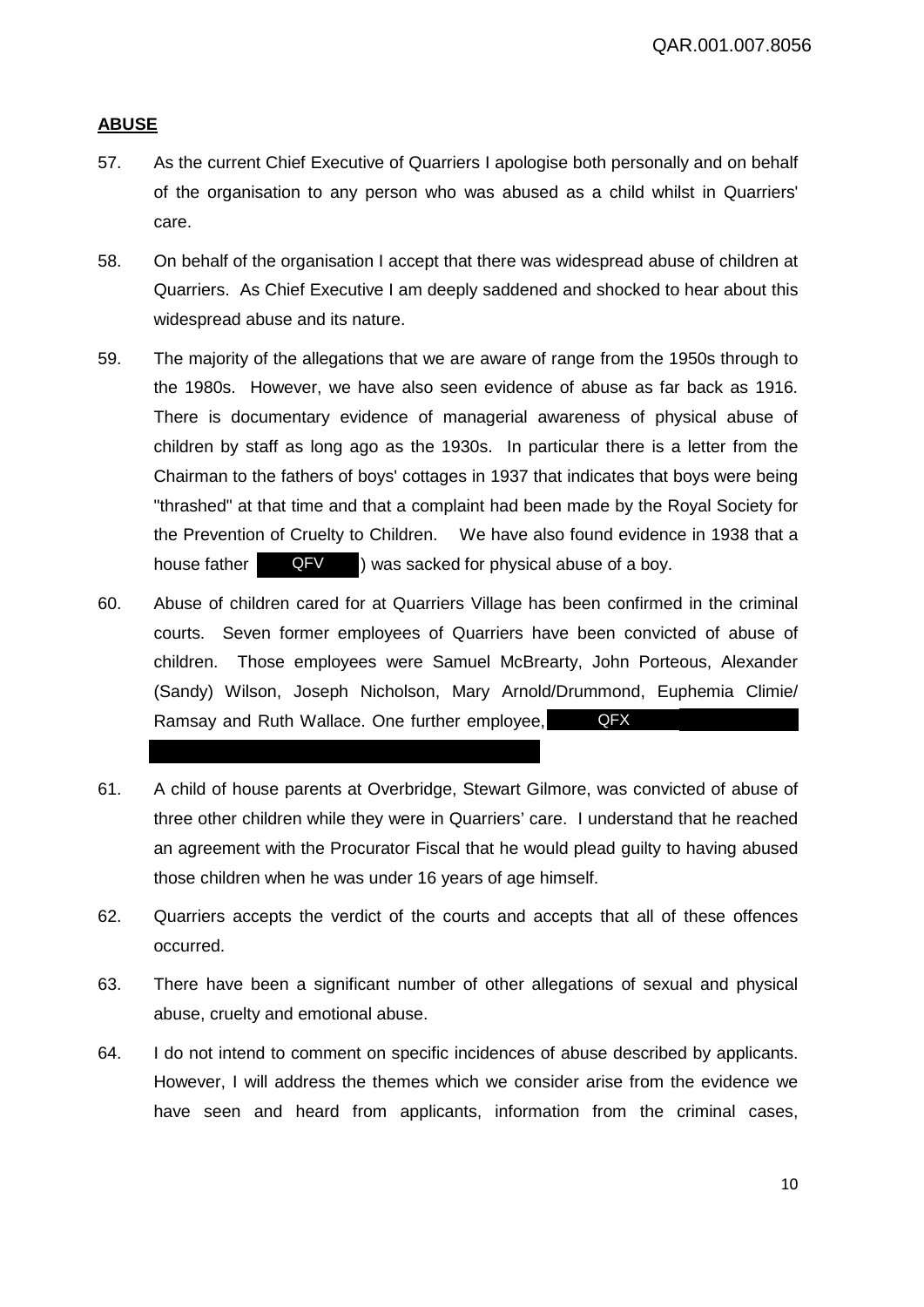disclosures made to our aftercare department and evidence through the Time to Be Heard process.

# **THEMES**

65. I have read all of the applicants' statements. I have also been present when applicants have given evidence about their experiences at Quarriers. There are a number of recurring themes of the type of abuse that children suffered at Quarriers.

# **PHYSICAL ABUSE**

- 66. There is ample evidence that children were physically abused at Quarriers Village. There is documentary evidence of physical abuse in the form of disproportionate physical punishment and assaults having taken place as far back as 1937.
- 67. It is clear that there was excessive punishment of children at Quarriers Village. The letter from 1937 demonstrates that. Several individuals have also been convicted of physical abuse. There was abuse by beatings, excessive use of the tawse and hitting children with implements such as shoes and belts. There have also been allegations of children having to hold their hands above their heads or being made to sit on a stool for hours on end. These types of punishments were cruel.
- 68. We have identified two instances where employees were disciplined for physical abuse of children at Quarriers Village. One house father, **QFV** was dismissed for assaulting a boy in 1938. A youth leader,  $\Box$  QOK , was requested to provide his resignation in 1967 after assaulting two children with a plimsoll shoe. QFV QOK
- 69. Although we do not have full details of the criminal convictions I understand that Mary Arnold/Drummond, Euphemia Climie/Ramsay and Ruth Wallace were each convicted of physical abuse of children. I understand that those offences took place between the 1950s and the early 1980s.
- 70. Acceptable standards of corporal punishment have evolved over the years since the 1930s. It was once the norm for corporal punishment to be used in schools and in the home. However, excessive or disproportionate physical chastisement of children has never been acceptable. It is clear that there are instances of house parents, and others, using physical chastisement which went well beyond what was considered acceptable at the time.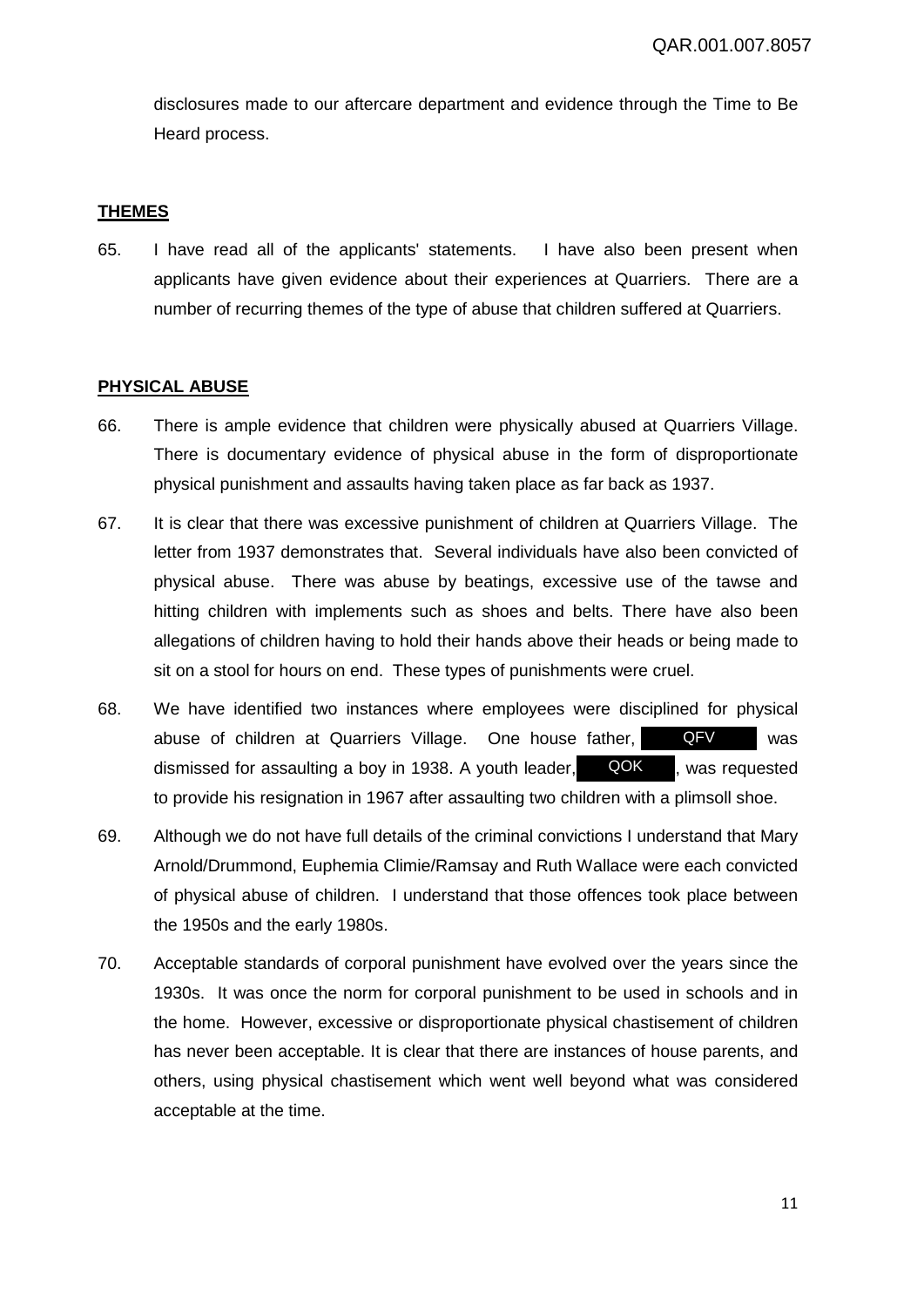#### **SEXUAL ABUSE**

- 71. Children were sexually abused at Quarriers. Four former Quarriers' employees, Samuel McBrearty, John Porteous, Alexander Wilson and Joe Nicholson have been convicted of sexual abuse of children at Quarriers Village.
- 72. Other employees faced criminal charges of a sexual nature but were acquitted. Those employees were Michael Valente and was convicted of allegations of physical abuse. I understand that Michael Valente was acquitted on all charges. QOE QOE QOE
- 73. One further employee,  $QFX$ , was also convicted of sexual abuse of one girl. QFX
- 74. I accept, of course, that simply because individuals have not been convicted of certain offences does not mean that they did not abuse children in the way alleged.

# **BEDWETTING**

- 75. There is a recurring theme amongst the witness' evidence that bed wetting was responded to inappropriately by house parents either through punishment or humiliation. On behalf of Quarriers I acknowledge that happened. Children who wet the bed may have been ridiculed, humiliated and sometimes punished for that by house parents. From what I have read these practices appear to have continued certainly up until the 1970s. The Time to be Heard report suggests they may have continued at least in some cottages into the 1980s
- 76. From some of the historic documentation that we have recovered, particularly the Standing Orders, it is clear that, historically, bed wetting was considered to be more of a nuisance for house parents than something which was to be dealt with in a compassionate and caring manner. Bed wetting was not understood as a potential sign of emotional trauma or abuse. The wording in the standing orders makes it clear that was considered an inconvenience to the house parents rather than something to be treated sympathetically.
- 77. Although I have not seen any policy documentation from Quarriers about how bed wetting was to be dealt with after the 1940s evidence from both applicants and former employees suggests that techniques such as the pad and bell were used to try to prevent bed wetting. The pad and bell was, I understand, a medically approved method of trying to treat enuresis. It may well have been used as a well-intentioned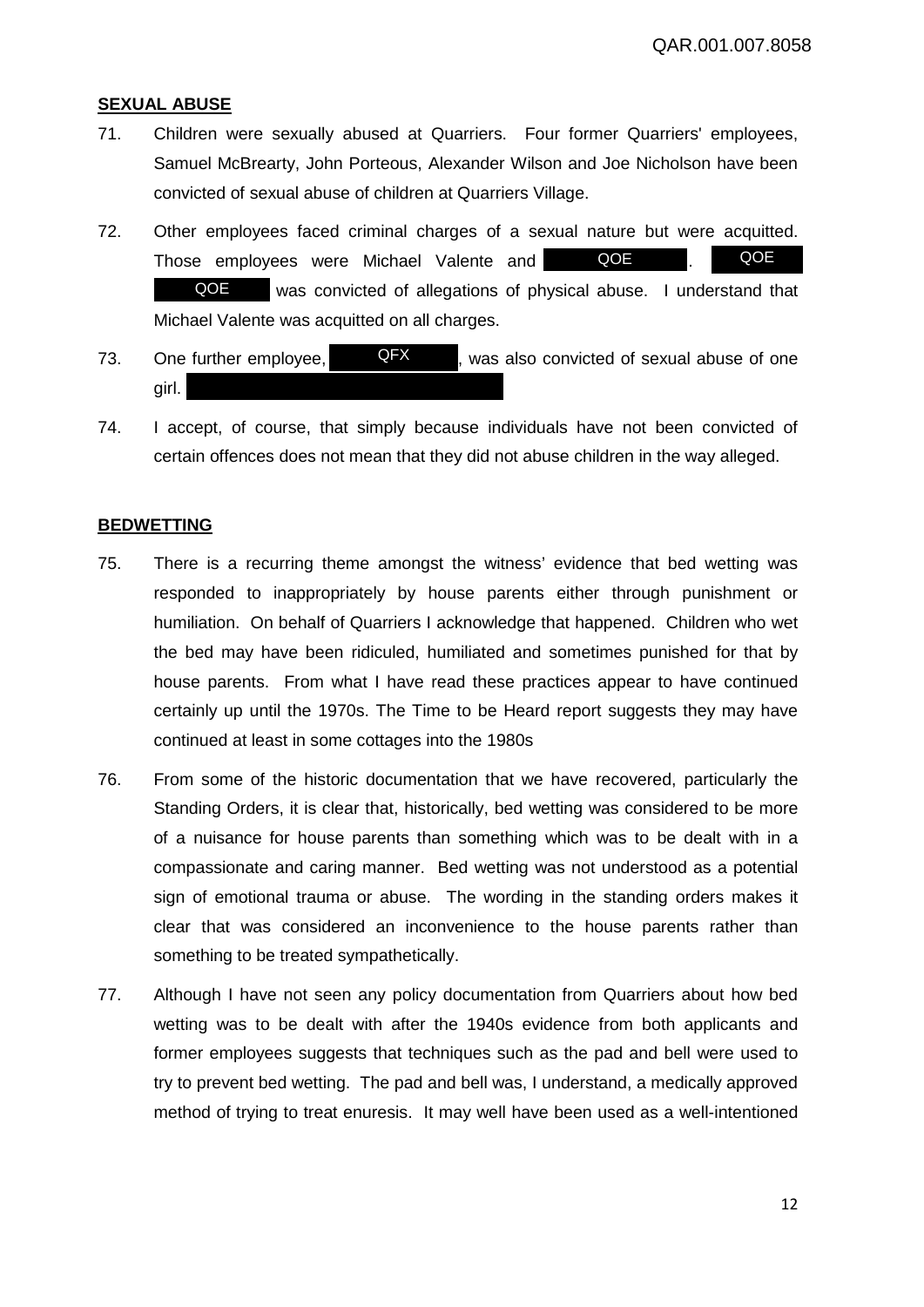response. However, in hindsight, it may have been a source of distress for a child as it marked them out as a bed wetter.

78. There also was an enuresis clinic established at the Elise Hospital. The Standing Orders from the 1930s and 1944 indicate that in every case bedwetting should be reported to the medical officer. Records from the 1970s and 1980s include star charts which were used to encourage children who may have had problems with wetting the bed. There was therefore some support available for house parents to assist and advise them to deal with bedwetting appropriately and considerately. From my own experience as a student and a health visitor in the 1980s, we were taught to adopt a child centred approach to bedwetting. First we considered the child's developmental milestones. We then would go on to consider potential medical explanations if needed. If a medical explanation was excluded the parents or carer would be supported with an individual plan for the child. That might involve a star chart and encouragement, a reward system or further education for the parents.

# **FORCE-FEEDING**

- 79. Another recurrent theme is children being force fed. There are numerous allegations of children being physically forced to eat food they did not like. There is also some evidence that children were made to eat food into which they had vomited. There are also accounts that children were re-presented with meals which had previously been served and which they were unable to eat.
- 80. I accept that this occurred at Quarriers Village and that these practices were unacceptable.

# **ISOLATION**

- 81. Another recurrent theme is that children were sent to stand in the "shed" as a punishment. I accept that this happened. From what I have seen of the cottages themselves and the evidence I have heard the shed was not actually a garden shed as one would normally understand it. It was more like a porch. It was a stone outbuilding which was attached to the cottage and could be accessed through the cottage by a door. I understand that it was used as an area for shoes, outdoor clothes, and play equipment etc.
- 82. Children were clearly sent to the shed to be isolated as a punishment. In modern childcare practice you would not do that. Sending children to the shed seems to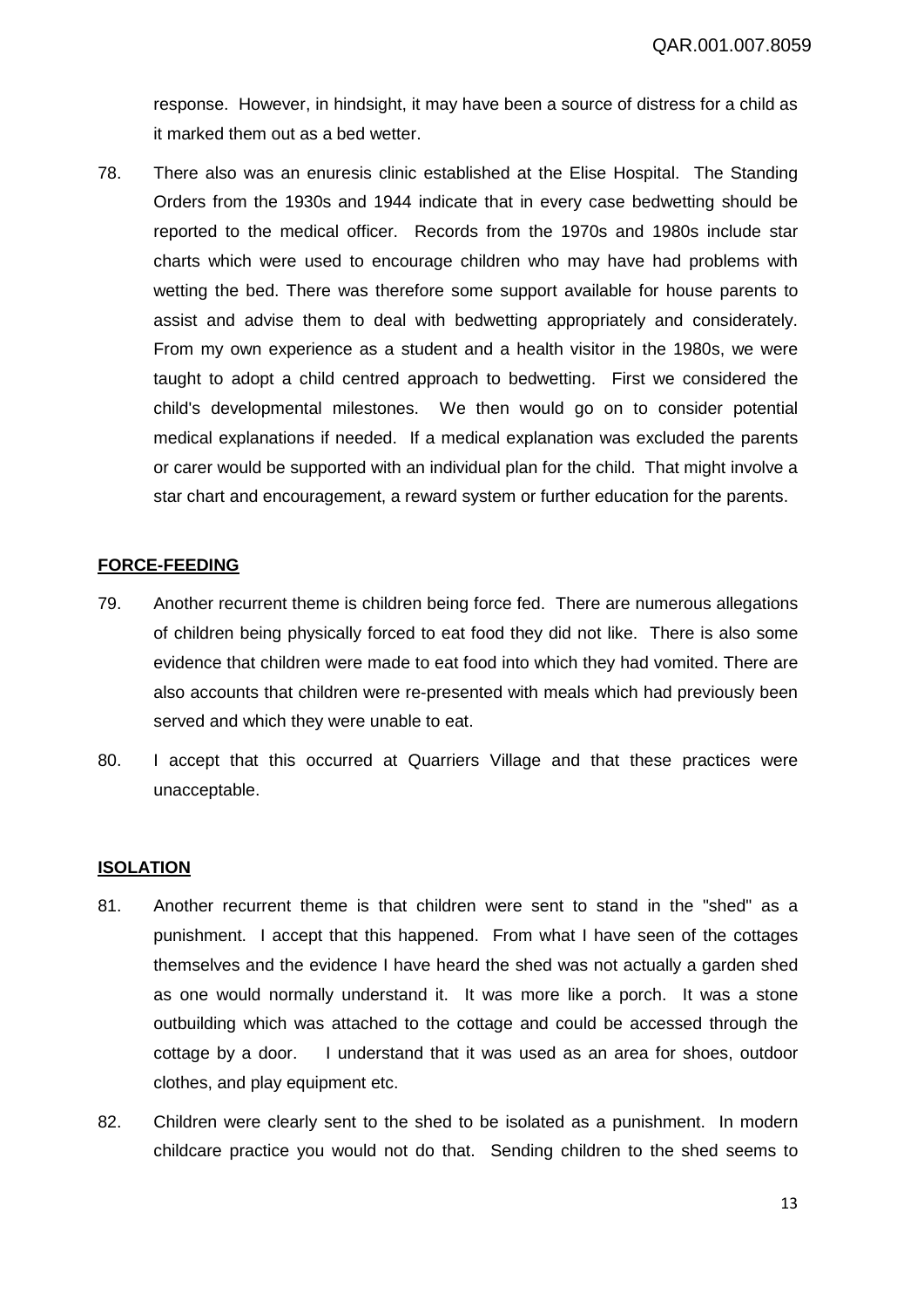have been a common place practice and it may have been considered an acceptable practice within Quarriers at the time. However, some of the accounts indicate that children were sent there in their nightclothes or scantily dressed and that the conditions were very cold and dark. Young children who are traumatised should not be isolated in that way and they certainly should not be isolated in a cold, dark room.

- 83. From the accounts of some applicants, being isolated in this way was traumatic for them.
- 84. Children were also isolated in others ways, such as being locked in cupboards. I do not consider that was ever an acceptable way to treat a child.

# **BEING MADE TO CALL HOUSE PARENTS "MUMMY AND "DADDY"**

85. Another recurring theme is that some children were told to refer to the house parents as "mummy" and "daddy". I accept that this happened at Quarriers Village. I imagine that this was intended in part to recreate a family type environment for the children. Some witnesses maintain that the children chose to call them that. That may have been considered appropriate in the earlier days of Quarriers Village where the children cared for were orphans. However the practice seems to have continued after it became outmoded perhaps due to a lack of training in child centred practices, effective supervision and monitoring of child centred practices for house parents It may have been done with good intentions but it is understandable that children who had natural parents would not have wanted to call anyone else "mummy" or "daddy" and it was not fair to require them to do that. I understand this would be upsetting and traumatic for those children. In my experience as a Health Visitor in the 80s visiting children who were cared for under fostering arrangements a child would not be required to call their foster carers "mummy" or "daddy". Additionally I can recall that children out with the care system would sometimes be encouraged to call their mother and father's friends "aunties and uncles" even though they were not relatives of the family/child.

# **SEPARATION OF SIBLINGS/ CONTACT WITH FAMILY**

86. It is clear from the evidence and records that siblings were not always kept together in Quarriers Village. In the earlier days of the village up until around the late 1950s the cottages were separate boys' and girls' cottages. I understand that mixed cottages were piloted in the 1940s. They then appear to have been introduced more widely around 1958 and became the norm in the 1960s.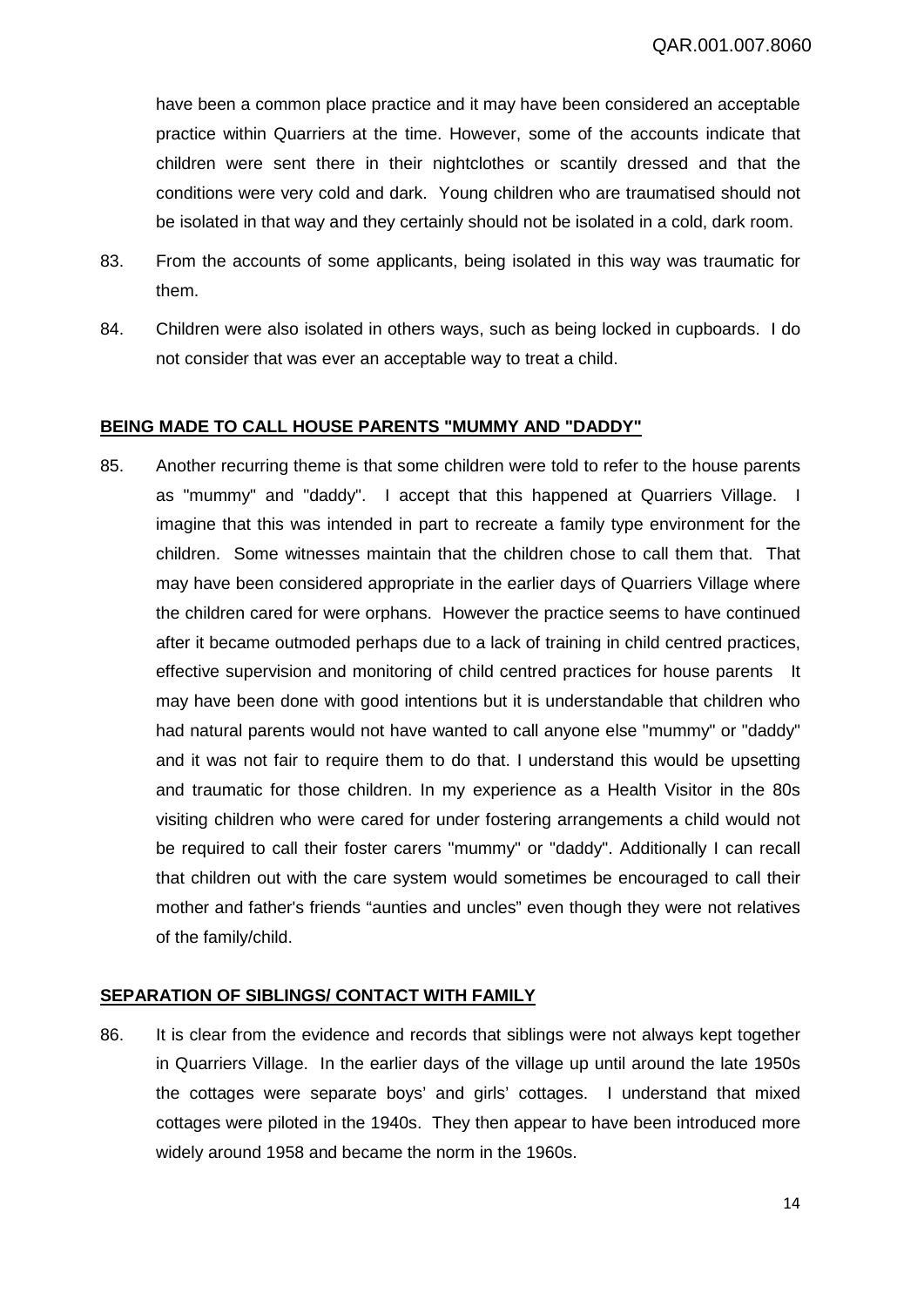- 87. There is evidence of attempts to keep families together after this time. That was not always possible. Sometimes this was due to the child's age. If they were too young to be looked after in a cottage then they would go into the baby and toddler home. Also, if the cottages were full then families may have been split up. There is also some evidence of siblings being separated if they did not get on.
- 88. In the earlier years there seems to have been relatively little scope for visiting siblings who were in other cottages. Siblings may have seen each other at school or during activities. However, this sort of contact between siblings does not seem to have been particularly encouraged. The standing orders from the 1930s and 1940s have provision for brothers visiting sisters so there is at least some acknowledgment that this was important.
- 89. We have not found any written policy about keeping siblings together. Attempts seem to have been made to keep siblings together when possible and when considered appropriate from the 1960s onwards.
- 90. There is evidence that some children did not know who their blood siblings were. It is certainly possible that siblings were separated and not told about each other.
- 91. My personal view is that it would be extremely cruel if a child was separated from their parents and then separated again from the only part of that family that they were hanging on to. Siblings may well have been used to sleeping either in the same room or even in the same bed so they are likely to have had an emotional attachment to each other. The practice of separating siblings is another indicator that the care provided at the time was not always child centred.

# **COLD BATHS**

92. There was some evidence that some children were put in cold baths after they wet the bed. This may have been as a punishment or deterrent for bedwetters. It also may have been a careless or thoughtless practice around bathing. Part of this may also be related to the type of facilities which were available. There may have been no hot water in the morning. The Childcare & Probation Inspectorate Report of 1965 (which I will discuss later in my evidence) certainly suggests that improvements were required to the buildings and the facilities provided at Quarriers Village. If you have 16 children in a cottage, and they each have to have a bath, and there is only a limited amount of hot water the water will inevitably be cold before they have all used it. There may also have been a lack of adequate hot water in the mornings.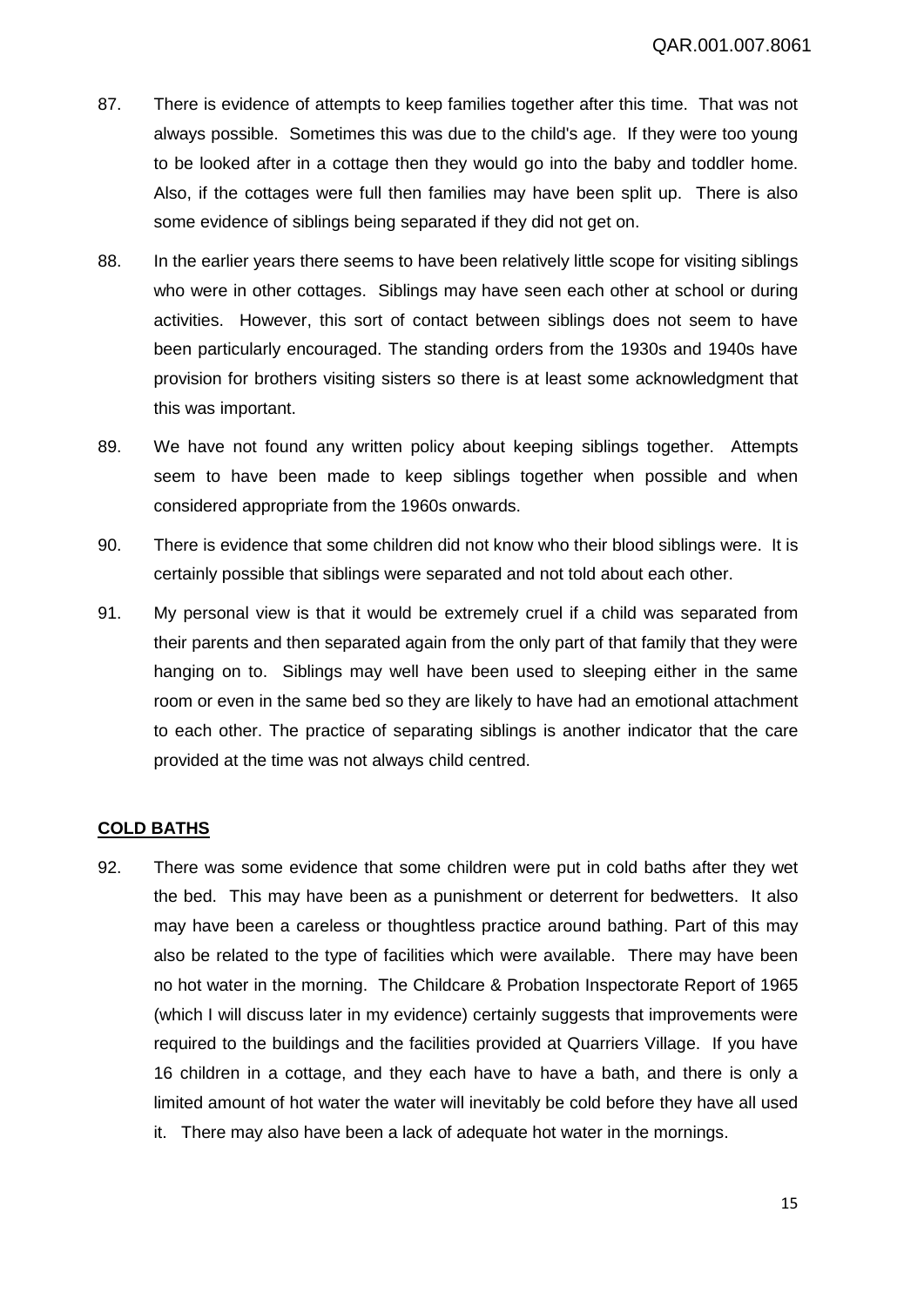- 93. After the 1965 report, the facilities appear to have improved at Quarriers Village over time.
- 94. The Standing Orders from 1944 state that it is the duty of house mothers or house fathers to supervise personally the bathing of children of whatever age. Clearly for older children that would not have allowed them the necessary degree of privacy. This practice appears to have changed over time. Evidence from applicants suggests that older children would sometimes supervise bathing the younger children. There has also been evidence that children were afforded privacy when bathing from the 1960s onwards. I heard and I have read evidence from some applicants that they bathed daily in warm water and in privacy.

#### **EMOTIONAL ABUSE**

- 95. There are widespread themes of emotional abuse from the evidence of applicants. There are probably several different issues which can be grouped together under this category. I have already spoken about children being required to call house parents "mummy" or "daddy". I have also spoken about separation of siblings.
- 96. What comes across most strongly to me from the evidence is the experience children had of being depersonalised. They did not have a feeling of being loved. They were told that nobody wanted them or they were seen as a trouble maker or worthless. They had to wear clothes which were hand-me-downs and clothes which were identical; some state they had nothing to call their own. There are clearly some aspects of care provided by Quarriers historically which were very institutional.
- 97. There are also examples of racism and religious bigotry from house parents.
- 98. It was not made easy for children to complain. However, when they did complain they appear often not to have been believed.
- 99. Until the 1960s visits by parents were very restricted. They could take place once a month on a Saturday. -Outside that, visits were not encouraged.
- 100. In many instances there appears to have been a lack of appropriate affection and empathy with the children. They were often denigrated for being in care.
- 101. One other issue, which may in some ways be peculiar to Quarriers Village, is that there was a very uneven quality of care provided. It comes through loud and clear that children's experiences in Quarriers depended very much upon the particular cottage that they were in and the house parents responsible for their care. There are examples of mixed experiences of children who were within the same cottage or with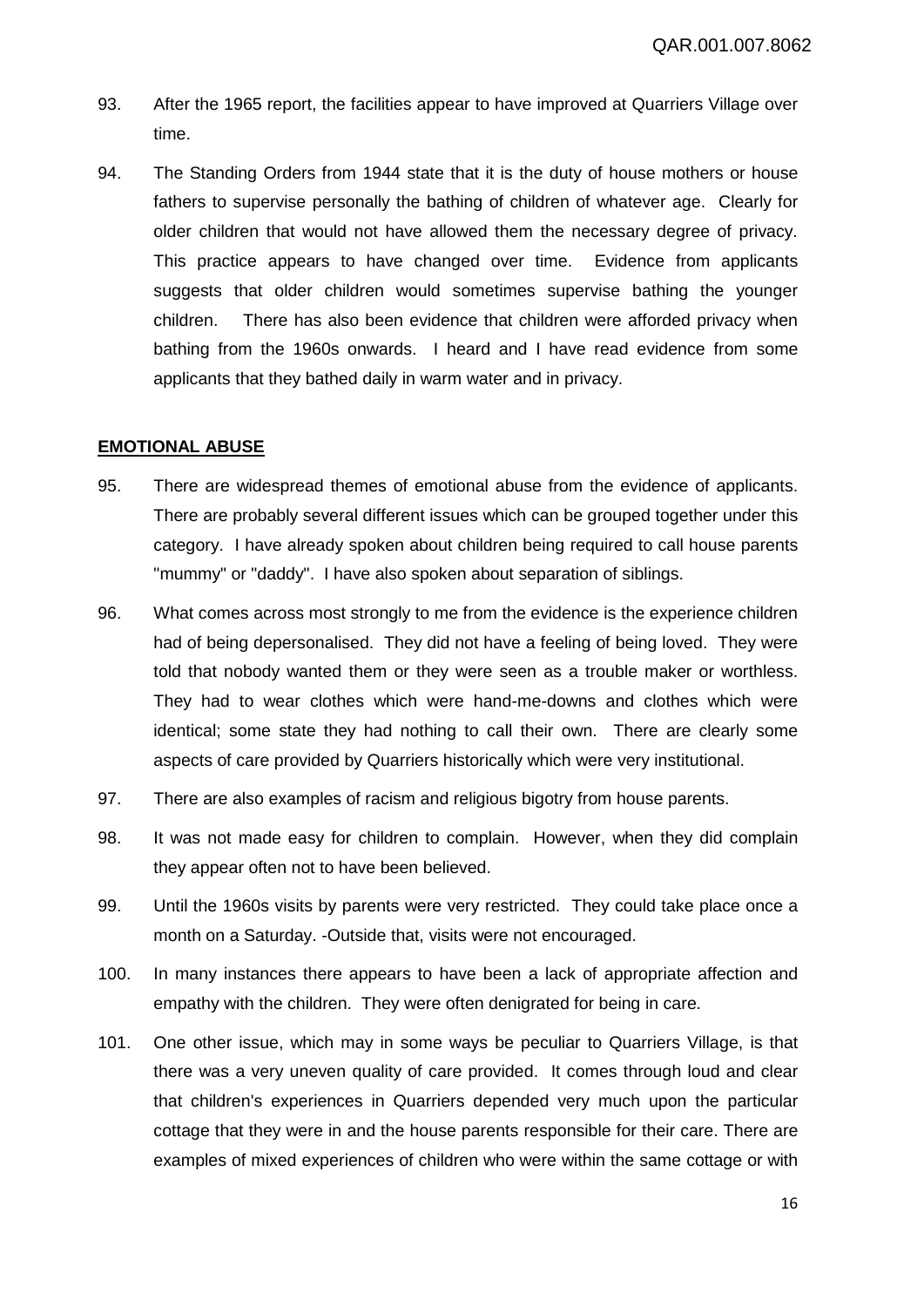the same house parents. It cannot have been easy for children who were in cottages where they were not fairly treated or were abused to see other children in the same or other cottages who had a much happier experience. Equally it cannot have been easy for children to see that the children of house parents, who lived in the cottages with them, were treated differently to the way they were treated.

102. All of this reinforces an impression that the model of care provided by Quarriers historically was not apt to meet the needs of every child. There was a lack of consistency in focusing on individual children's needs.

# **CHORES**

**103.** From some of the evidence it seems that the children in some cottages were seen as domestic labour. Whilst I consider that it would be appropriate, once they reached a certain age, for children to help around the house that depends on how old they were, how much work they were expected to do and what type of work it was. There is evidence that, for some children, chores were excessive and inappropriate for the child's age and stage.

# **AFTERCARE**

- 104. Another theme is lack of preparation for the outside world.
- 105. Quarriers did provide aftercare and in some ways were quite forward thinking. In the early years of Quarriers Village around the turn of the previous century there was a ship, the James Arthur, which was in Quarriers Village and was used as preparation for boys who would ultimately go to sea. This was all part of preparation for children moving on from the village.
- 106. There is evidence that Quarriers arranged work placements and prior to 1965 Overbridge was used as the working lads' hostel. A welfare officer was employed for boys and girls from the 1940s.
- 107. Other groups which were run in the village such as the Girl Guides and the Boys Brigade would also have taught children some life skills and about independence. Those activities appear to have been broadly encouraged.
- 108. Children were given pocket money and, I understand, from the 1960s onwards the older children were given clothing allowance which they were allowed to spend themselves on the clothes they wanted to buy.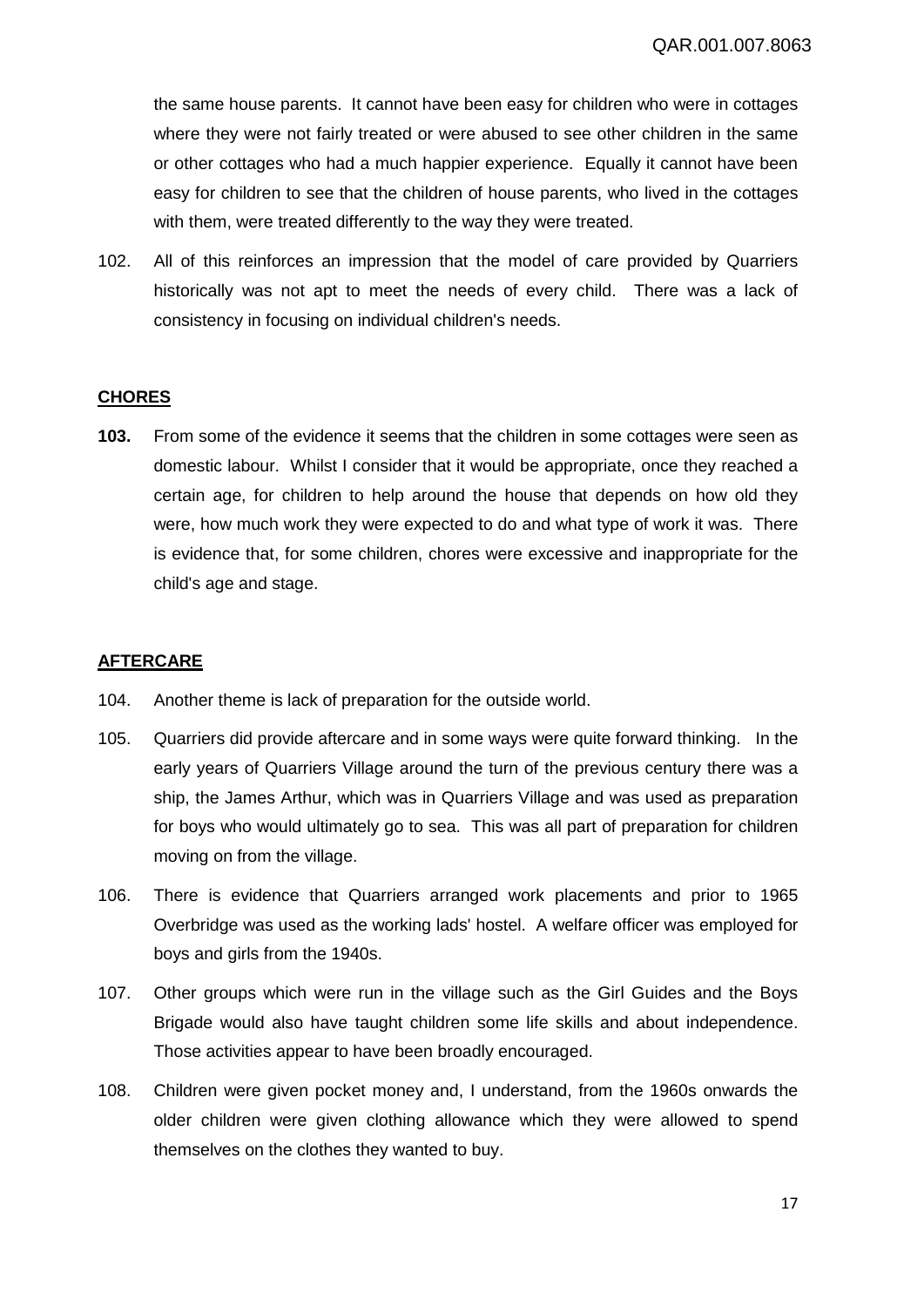- 109. However a number of applicants have given evidence that they felt completely unprepared for the outside world when they left Quarriers. That left them vulnerable and potentially open to abuse. They had led isolated lives within the confines of Quarriers Village and were, at least to an extent, institutionalised.
- 110. A hostel opened in Quarriers Village in the early 1970s. That was designed to meet the needs of older children and to allow them more independence than they would have had in one of the cottages. Young people were provided with skills in relation to budgeting, cooking and doing the laundry etc. There is also evidence of Quarriers providing assistance with completing job applications and in finding accommodation for those leaving Quarriers from the 1970s.

#### **PEER ABUSE**

- 111. We are aware of a number of allegations of peer abuse, including sexual abuse, from our internal review of the records. There is evidence of such abuse in the applicants' statements, the oral statements and in the records.
- 112. Although the records in relation to these incidents are relatively brief there does seem to be a lack of awareness and knowledge of presenting behaviour that could be tied in to child abuse or sexualised behaviour between children. There also appears to be a lack of awareness of the potentially serious impact that sexual behaviour between children could have upon them.
- 113. Very often the records will use the words "interfere with". There does not appear to be any consideration of the risks which may be posed to other children by children who have been sexualised.
- 114. In today's world, if there was this kind of incident the first action would be to safeguard the child/children, carry out a risk assessment and to reduce the risk as well as notifying all other relevant agencies. Children "interfering with" other children does not seem to have been considered as a significant safeguarding issue.
- 115. The records also disclose instances of children bullying other children physically. That sort of behaviour is very difficult to prevent in its entirety even nowadays.
- 116. There is also evidence of peer sexual abuse at Southannan and Seafield. I am aware that a report in 1999 was critical of how such safeguarding incidents were dealt with at Seafield.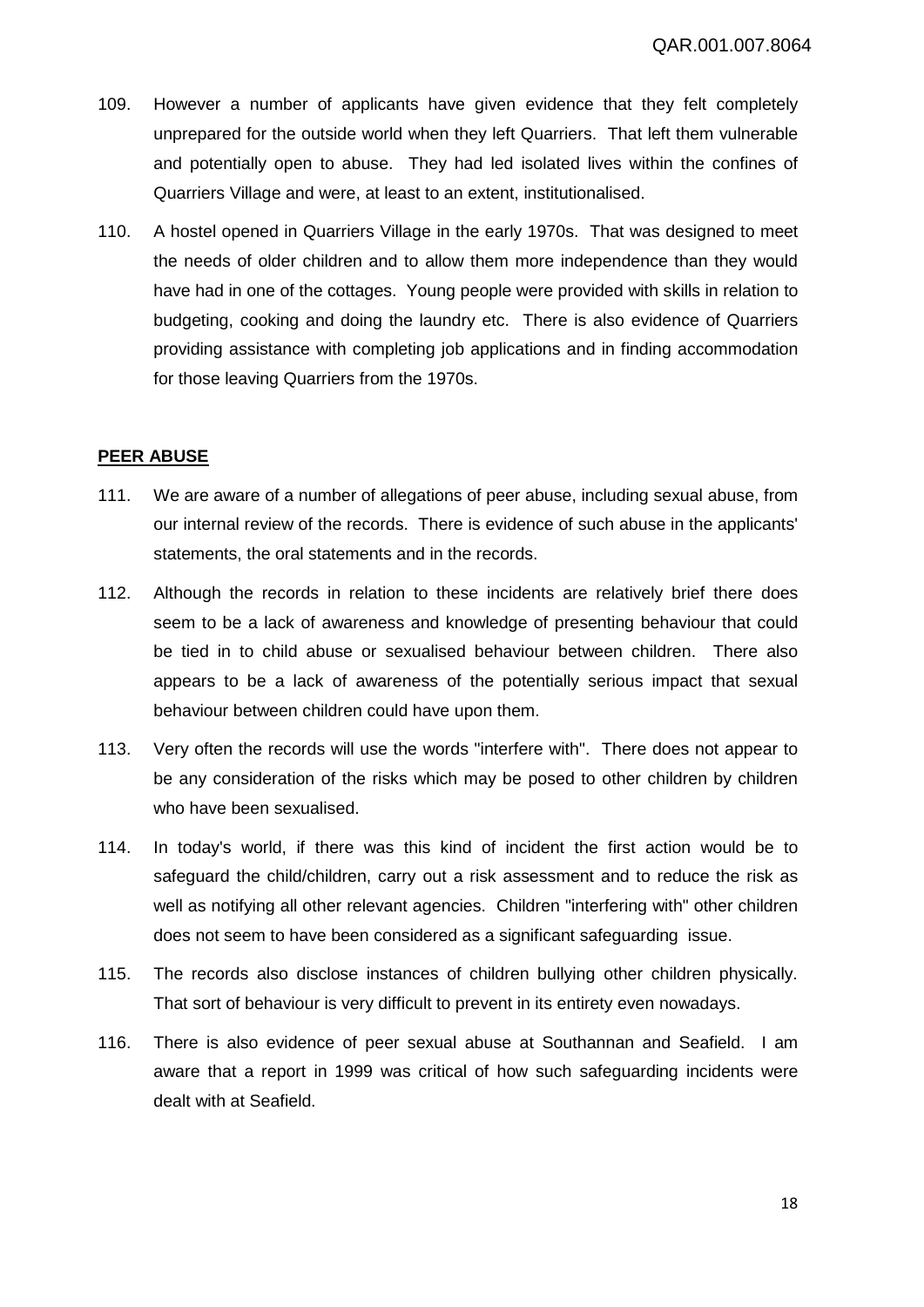117. We have traced three such incidents in relation to Seafield from 2007, 2010 and 2013. The records demonstrate that there were procedures in place for such incidents to be dealt with. The police were informed on each occasion as were other agencies.

#### **ABSCONDING**

- **118.** Children absconding from Quarriers Village seems to have been a common occurrence. Children absconded for a variety of reasons. There has been evidence that some children ran away for fun or to go and visit family. They may have absconded simply because they were unhappy about being in care. Of course, some may have run away because they were being abused. There is evidence that staff from the village would pick them up or they would be returned by the police. Nobody appears to have delved too deeply into why the children were running away.
- **119.** There is evidence of some children being punished for absconding when they got back to the village by way of corporal punishment. Again, the approach here does not seem to have been child centred.

# **RESTRAINT**

- 120. When compiling the section 21 response for Seafield, we found a number of allegations involving inappropriate restraint. This is one of the recurring themes in relation to complaints of abuse made in more recent years at Seafield.
- 121. There is evidence that there was an established process to follow in relation to how the matter should be investigated and dealt with. There is also evidence that the culture and processes in place meant that other staff felt capable of raising concerns. As an example, QMX was a senior member of staff who was accused on two occasions of being overly physical with children. On the first occasion the complaint was made by another member of staff. An investigation was undertaken and disciplinary action was taken. **QMX** was given a final, written warning.
- 122. On the second occasion, concerns were again raised by other staff. There was an investigation, a disciplinary process and the employee was dismissed.
- 123. When working with children such as those at Seafield with behavioural issues, staff should have been trained in techniques to allow them to de-escalate situations. The techniques taught were called TCI (Therapeutic Crisis Intervention) and are now called CALM. The intention behind the techniques is to ensure that staff try to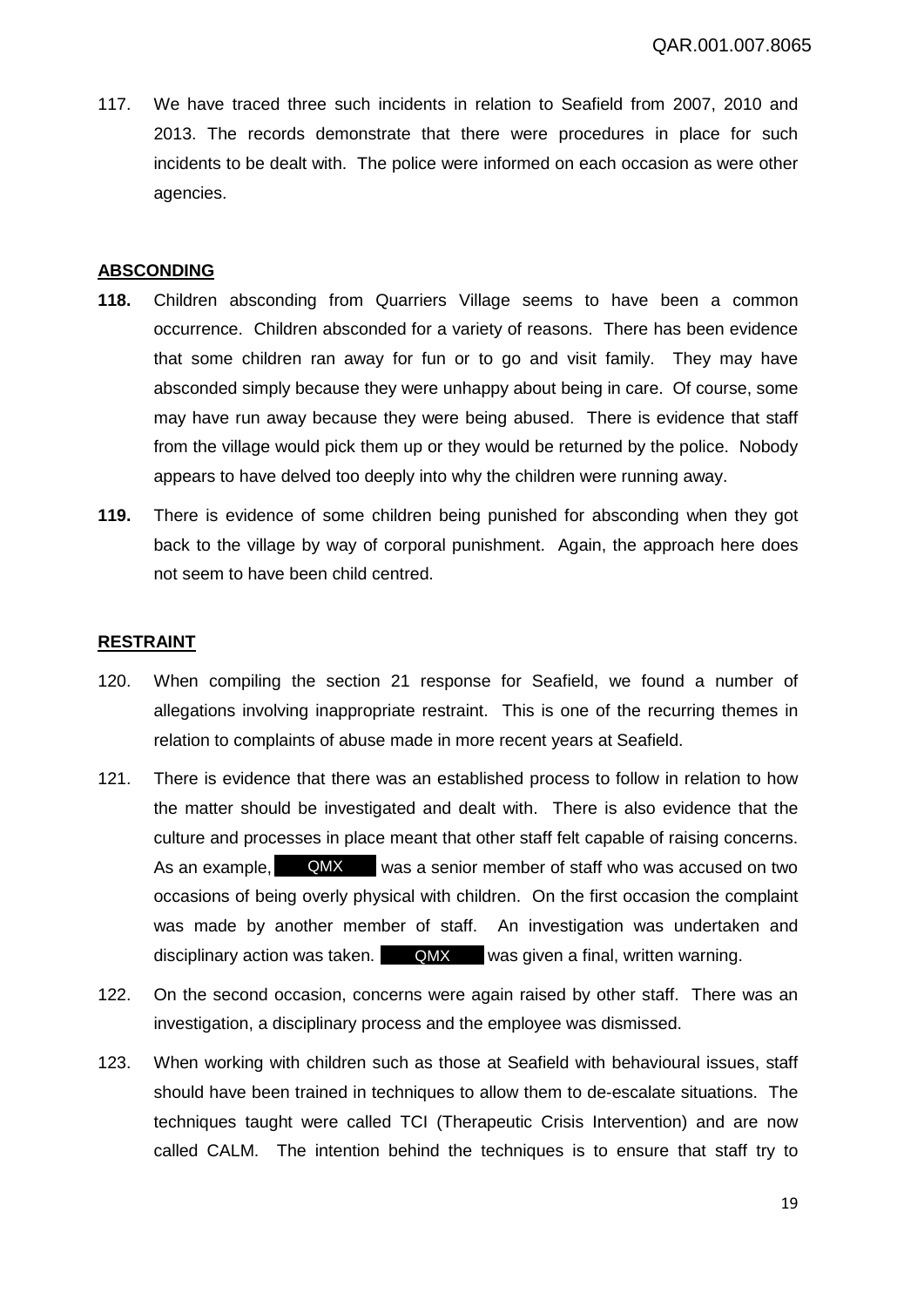understand the child's behaviour. Restraint is only to be used as a last resort to protect the service user, staff or others in the event that the situation cannot be deescalated.

124. Whilst it is concerning that a member of senior staff was sacked for this type of behaviour, it does demonstrate that there were procedures and safeguards in place to protect children and that a failure to protect children will be dealt with severely.

# **SYSTEMIC FAILURES**

125. Reflecting on the various sources of evidence, it is apparent that there were shortcomings in Quarriers' practices which meant that abuse was allowed to occur. That is particularly so for the Quarriers Village era. There was a clear improvement in the documentation of policies and procedures from the 1990s onwards. Quarriers has identified recurrent themes from the evidence about where previous practices fell short.

#### **RECRUITMENT**

- 126. Historically, staff were recruited on the basis of limited information and limited scrutiny. The key criterion was that they professed to be of good Christian character.
- 127. There is evidence of interviews being carried out with employees. References also seem to have been taken up. However, the interviews appear to have been relatively superficial. The referees generally do not appear to have been qualified to provide anything other than character references.
- 128. We have documentary evidence that volunteers had some background checks carried out with the police from the 1960s onwards. However, we have not seen any documentary evidence demonstrating that similar things were done in relation to prospective employees at that time. It is possible that this was done. However, we have no evidence to confirm that. SCRO checks were carried out from the 1990s onwards.
- 129. There seems to have been some difficulty in recruiting staff to work at Quarriers. It is possible that if there was a shortage of house parents that management would just have been glad to get someone in the door. The relative isolation of the village, the level of pay and the demands of the house parent role may not have made the jobs particularly attractive. However, there is evidence that a number of house parents stayed at Quarriers for many years.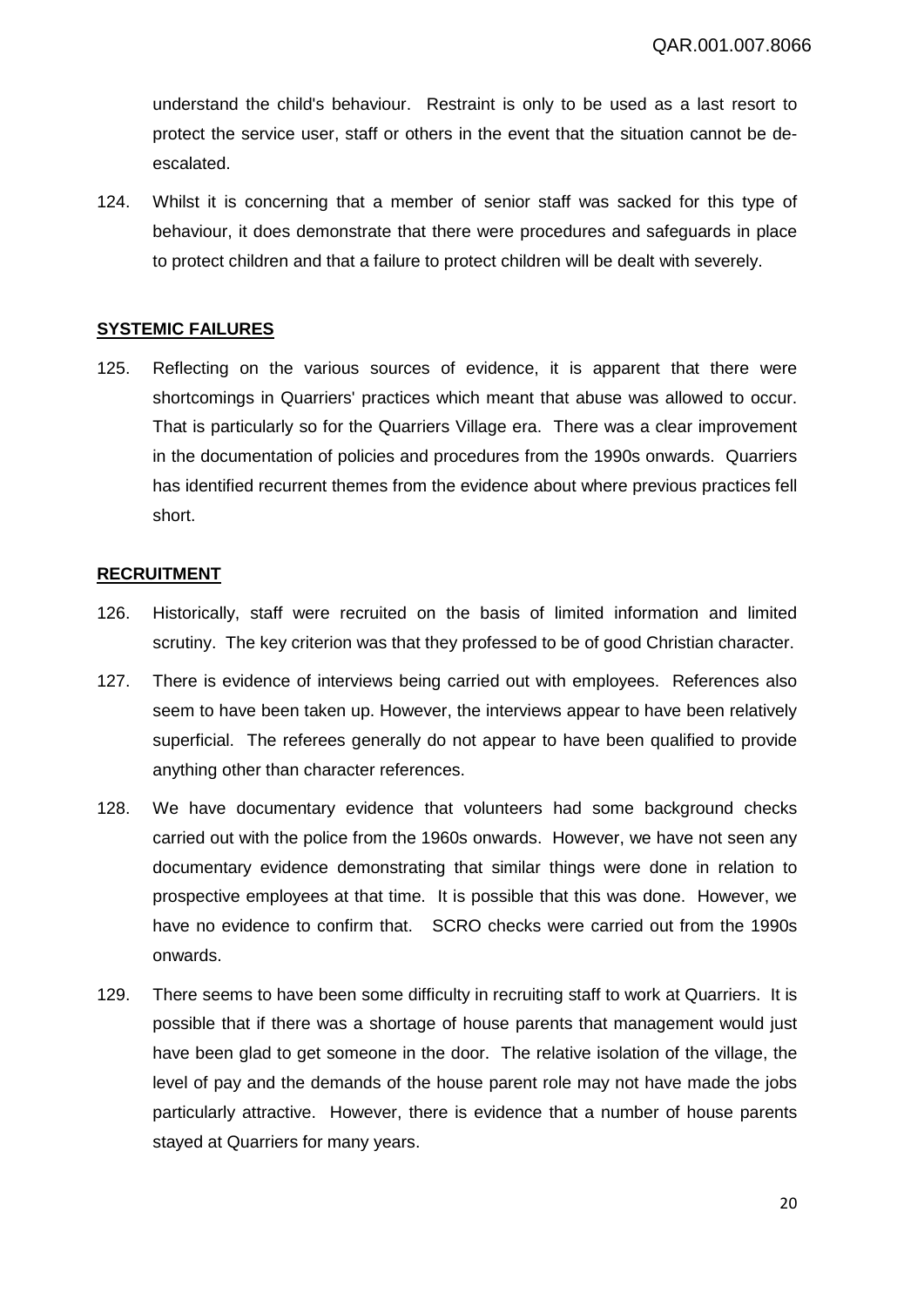- 130. There were also male house parents who were married to house mothers and who worked outside the village. Those individuals were not directly employed by Quarriers. It is not clear what sort of scrutiny, if any, would have been given to these people but yet they still had access to children. They also would have actively carried out a caring/ parenting role.
- 131. The mere fact that someone professes to be of good Christian character is not reassurance that they actually are. Quarriers' current recruitment and selection policies meet with both regulators' and commissioners' safe recruitment requirements and comply with equal opportunity legislation. Quarriers does not discriminate on any grounds including religion, gender, age etc. Our interviews focus on value based questions and we also involve the people we support in our recruitment processes.
- 132. Charlie Coggrave will speak about our safe recruitment procedures in more detail.

#### **TRAINING**

- 133. Historically there was no requirement for staff caring for children in residential care to have any qualifications. On the basis of the evidence we have there was also no strict requirement for previous experience. Nowadays, residential child care services are highly regulated. That has been the case since the introduction of the Regulation of Care (Scotland) Act 2001. Employees have to have the requisite qualifications, or be working towards them, in line with SSSC requirements in order to be employed. In order for nurses to work in healthcare they require to be registered with the Nursing & Midwifery Council.
- 134. The content of training that people receive now is extensive. We have an in-house Learning and Development Team. They devise our training programme in line with Scottish Social Services Council requirements, legislative requirements and service requirements.
- 135. As an organisation we also monitor our compliance with those statutory requirements.
- 136. There is compulsory training for everyone including Trustees on the Protection of Vulnerable Groups. That is part of our induction. We have E-Learning modules and for those who are going to be working in children's services there is face to face training on the topic.
- 137. The probationary period for employees is one year. However the probationary period for completing the compulsory training is six months.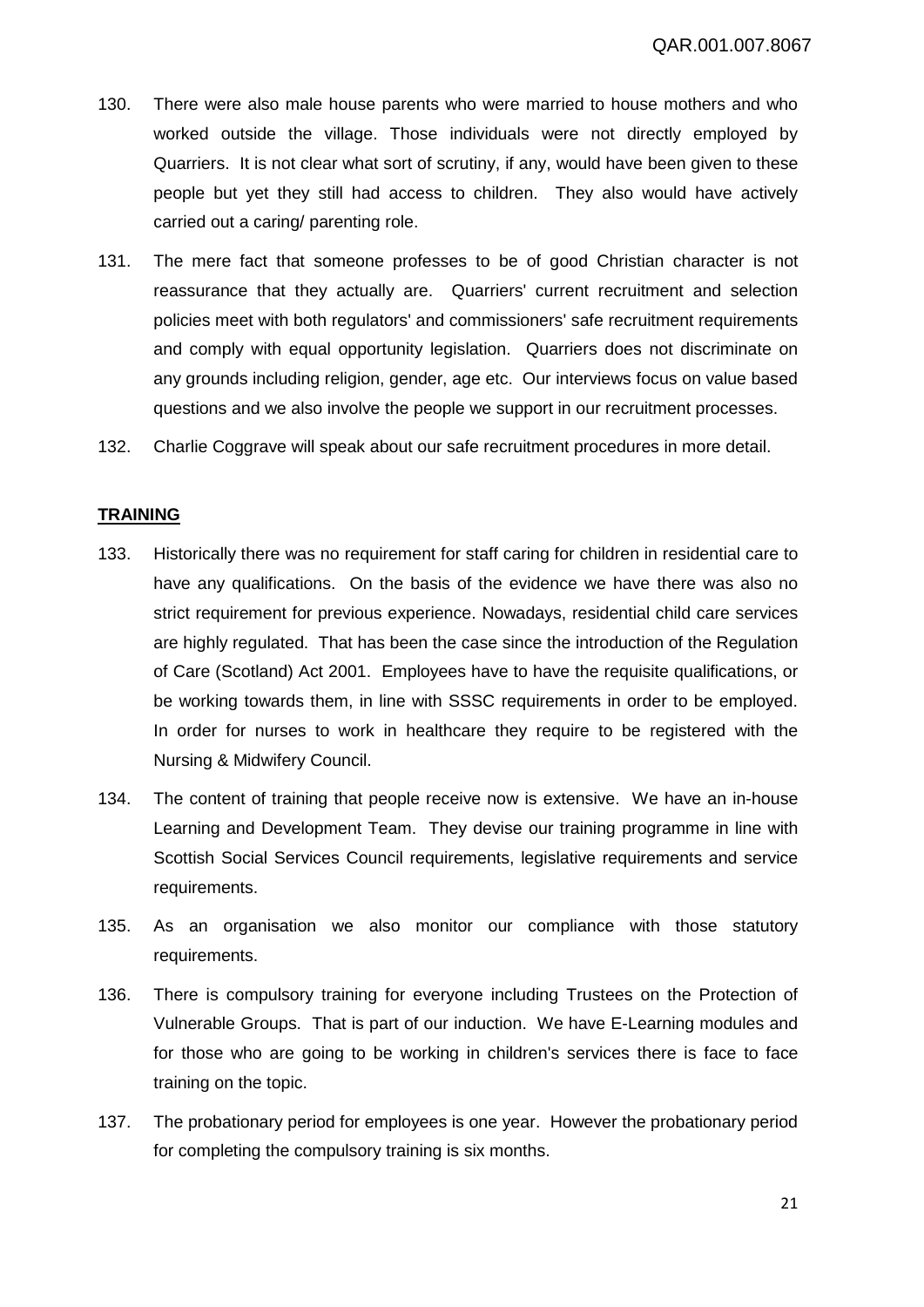- 138. In relation the Protection of Vulnerable People training we are actually moving to have a requirement where it has to be done within the first four weeks of employment. Part of the rationale for that is that quite often those who come in with fresh eyes are the ones who can question practices and effect positive change.
- 139. Quarriers can also deliver Scottish Vocational Qualifications (SVQ) as we are an approved SVQ Centre. That means that the Scottish Qualifications Authority has approved Quarriers to assess candidates for SVQs. The SVQ courses involve theory, evidence and observation. Candidates will do practical placements with Quarriers and we have qualified assessors who will assess them during those placements.
- 140. Quarriers has a platinum award from Investors in People (external assessment and accreditation).
- 141. We also support staff to go on training and development events held externally.
- 142. There is evidence that training of some sort was provided at Quarriers from the 1950s onwards. There was an in-service training course which was provided to some house parents from the 1960s onwards. There is evidence of lectures being provided to staff from external speakers. I cannot comment upon the quality and content of that training. It may well have contained very little training on child protection issues in contrast to what we would expect to see today.
- 143. I am also aware that childcare workers came to Quarriers from abroad to be trained. Some employees were supported through qualifications at places such as Langside College. Some employees were offered that training and declined to take it. It was not compulsory. Quarriers funded social work training. A field work unit for social work was founded in the late 1970s. Training for nursery nurses was provided. In the 1980s Quarriers employed a training officer called Christine Ross. The document entitled "Review of Objectives and Programme of Works 1980 to 1983" notes that 77% of house parents have received some form of training but only 15% of assistants had received some form of training.

#### **SUPERVISION**

144. It is clear from the evidence that house parents had a great deal of autonomy. There was very limited internal or external supervision right up until the 1980s. Steps were taken to try to address this by introducing an internal social work department. That department started in the late 1960s and expanded during the 1970s. However,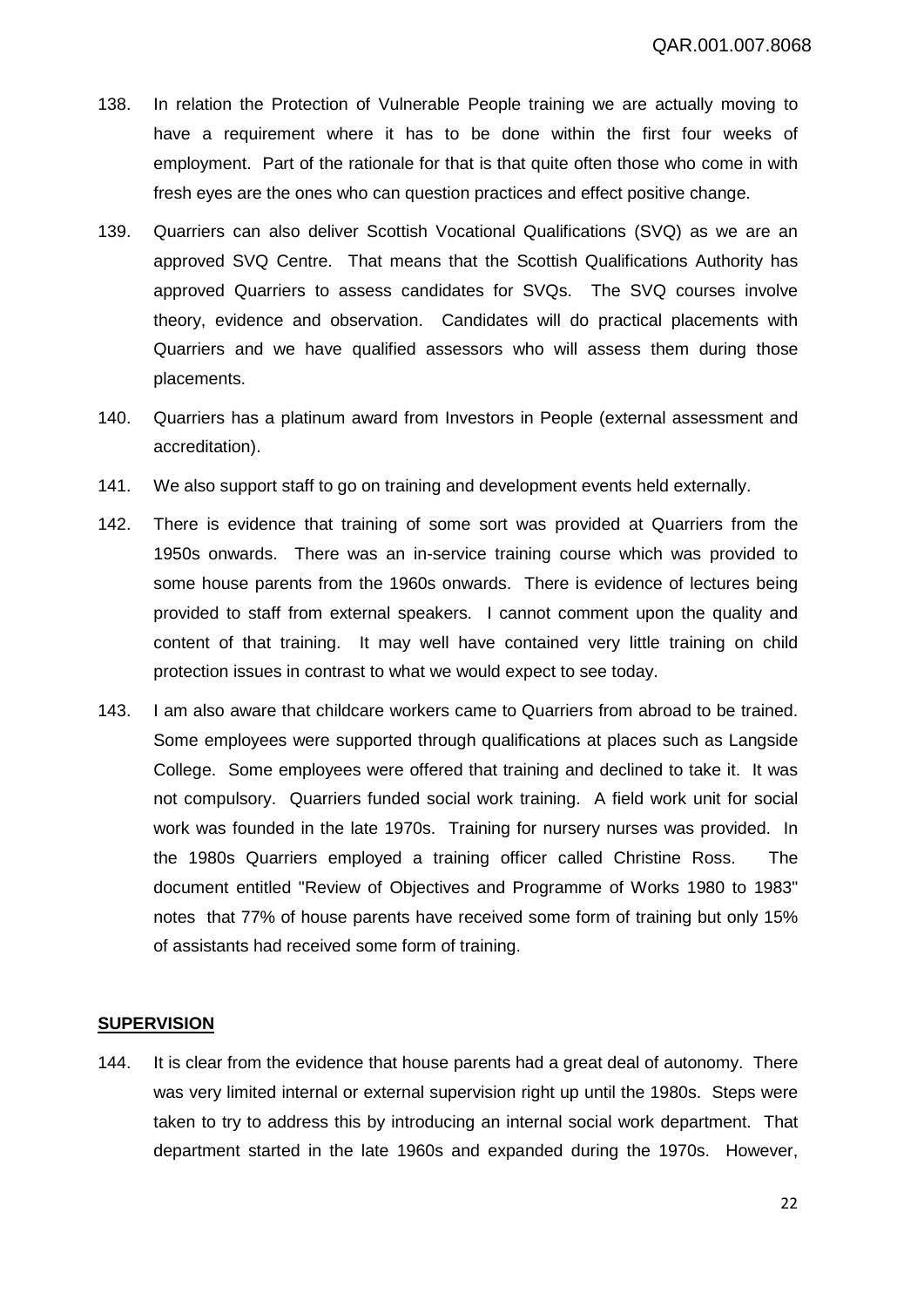some doubts have been expressed about how effective the Quarriers social workers were able to be in actually supervising what went on within the individual cottages and to what extent the house parents valued or accepted their advice.

- 145. The Ladies Committee, chaired by Lady MacLay, was founded in approximately 1959. That committee appears to have been intended to provide some supervision of what was going on within the individual cottages and the physical environment. However, it appears to have been more concerned with domestic matters rather than with any specific focus on how the children were being treated and their welfare.
- 146. It wasn't until 2001 that the Care Inspectorate started looking at staff supervision across the sector. Up until then supervision of staff was variable as was staff appraisal.
- 147. Our current policies and procedures monitor how much supervision and appraisal is being carried out. We have policies and procedures on how that should be done. Even our Trustees undergo an appraisal. Volunteers are supervised and appraised.

#### **GUIDANCE & INSTRUCTION**

- 148. Very little official guidance or instruction appears to have been provided to those tasked with caring for children, apart from that in relation to corporal punishment.
- 149. Bill & Helen Dunbar's letter of appointment dated 27 August 1962 states "*your duties will be to care and make a home for a family probably both boys and girls, say up to 18 in number*". It then goes on to say "*Your own duties are the general welfare of the children assigned to you including the care of their clothing, preparation of meals, training in Christian character, behaviour and discipline, taking of prayers with them daily and in general to make a new home for those deprived of such.*"
- 150. There are certain parts of the Scottish Government 1965 report which are quite damning of the regime which was in place at that time. Specific mention is made of the lack of clear guidance on punishment.
- 151. We have found some evidence, through our researches, of guidance on corporal punishment being issued. On 7 October 1930 a letter was issued by the Executive Committee of the Council of Management requesting that workers make a note of all punishments imposed by them. It also states that if corporal punishment is given it must be on the hand with the tawse.
- 152. As already mentioned there is a letter from the Chairman to the fathers in boys' cottages in 1937 giving guidance on corporal punishment.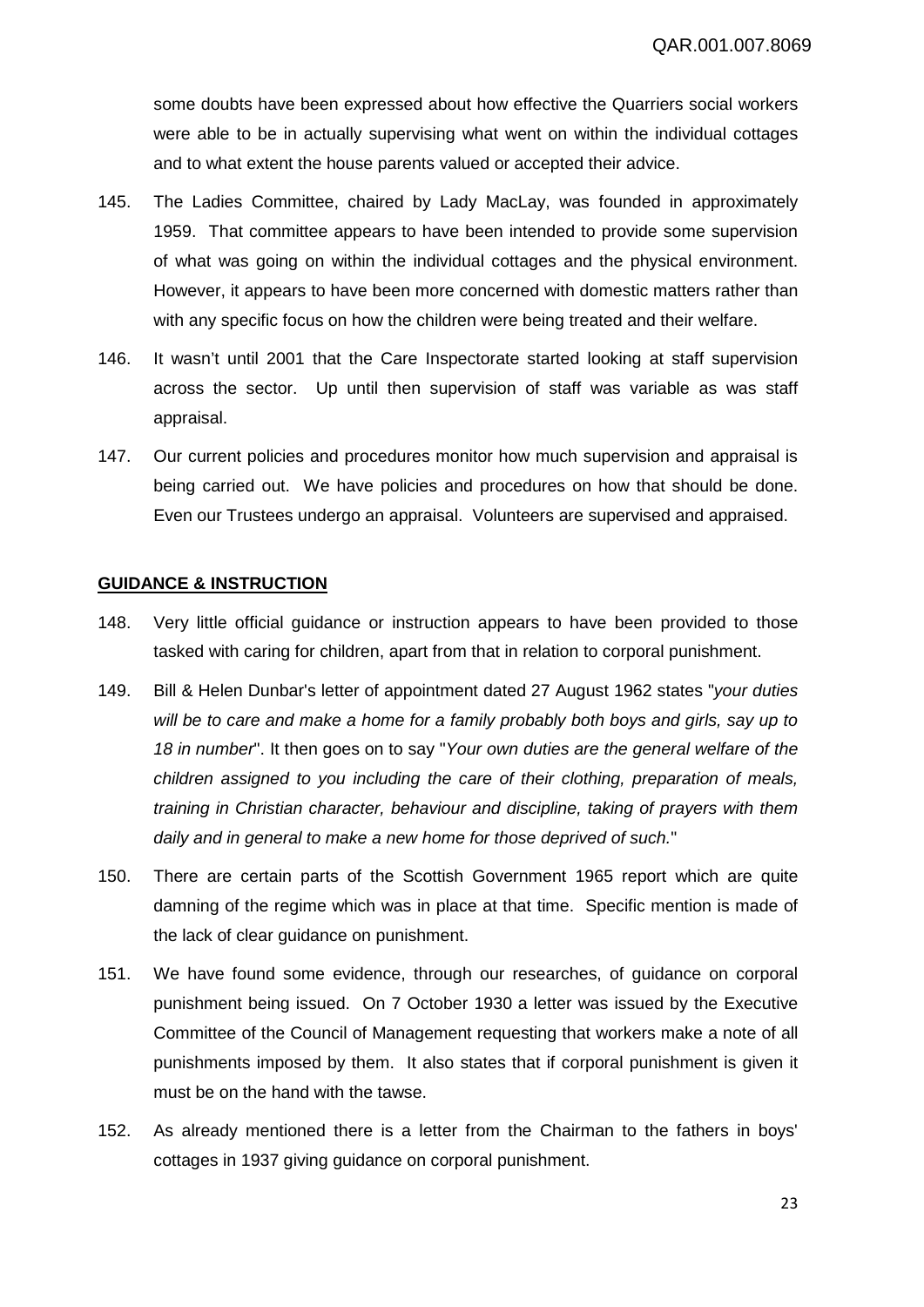- 153. The 1944 Standing Orders contain more detailed rules on punishments in general and in relation to what type of corporal punishment is permitted. We have also found some guidance from 1959 which appears to have been circulated to house parents setting out the parameters within which corporal punishment was considered permissible at that time.
- 154. Following on the 1965 report further correspondence refers to guidance on corporal punishment being issued to house parents. We also have found correspondence through the National Records of Scotland from around 1977. That correspondence refers to corporal punishment being abolished in Quarriers Homes two years previously (presumably in 1975). However, at that time, consideration was being given by management to reintroduce it. Concerns were expressed by the government that this was a retrograde step.
- 155. In our current practice we have detailed policies and procedures setting out our expectations of staff. Our staff training reflects and underpins our policies and procedures. All of our policies are tied in to the Scottish Governments policies on Getting It Right For Every Child (GIRFEC) and SHANARRI (Safe, Healthy, Achieving, Nurtured, Active, Respected, Responsible, Included) – the Eight Indicators of Wellbeing.

#### **SUPPORT**

- 156. The house parents had large numbers of children in their cottages. There were a very small number of employees compared to the number of children. There was only limited support available to the house parents. The available support appears to have increased over the years with the introduction of additional domestic assistance and also additional assistants. Other developments such as the introduction of modern appliances may also have eased the load on house parents to a certain extent. There seems to have been a gradual improvement with the introduction of more cleaners, relievers and additional assistants. The social workers also provided support from the 1960s onwards. There was a psychologist in Quarriers Village from the 1960s onwards. The number of children in the cottages also decreased over time.
- 157. House parents were expected to look after a large number of children. There is evidence that some house parents did not have the necessary skills, knowledge and experience to allow them to provide good quality care to such a large number of children. , Those children are likely to have been emotionally traumatised when you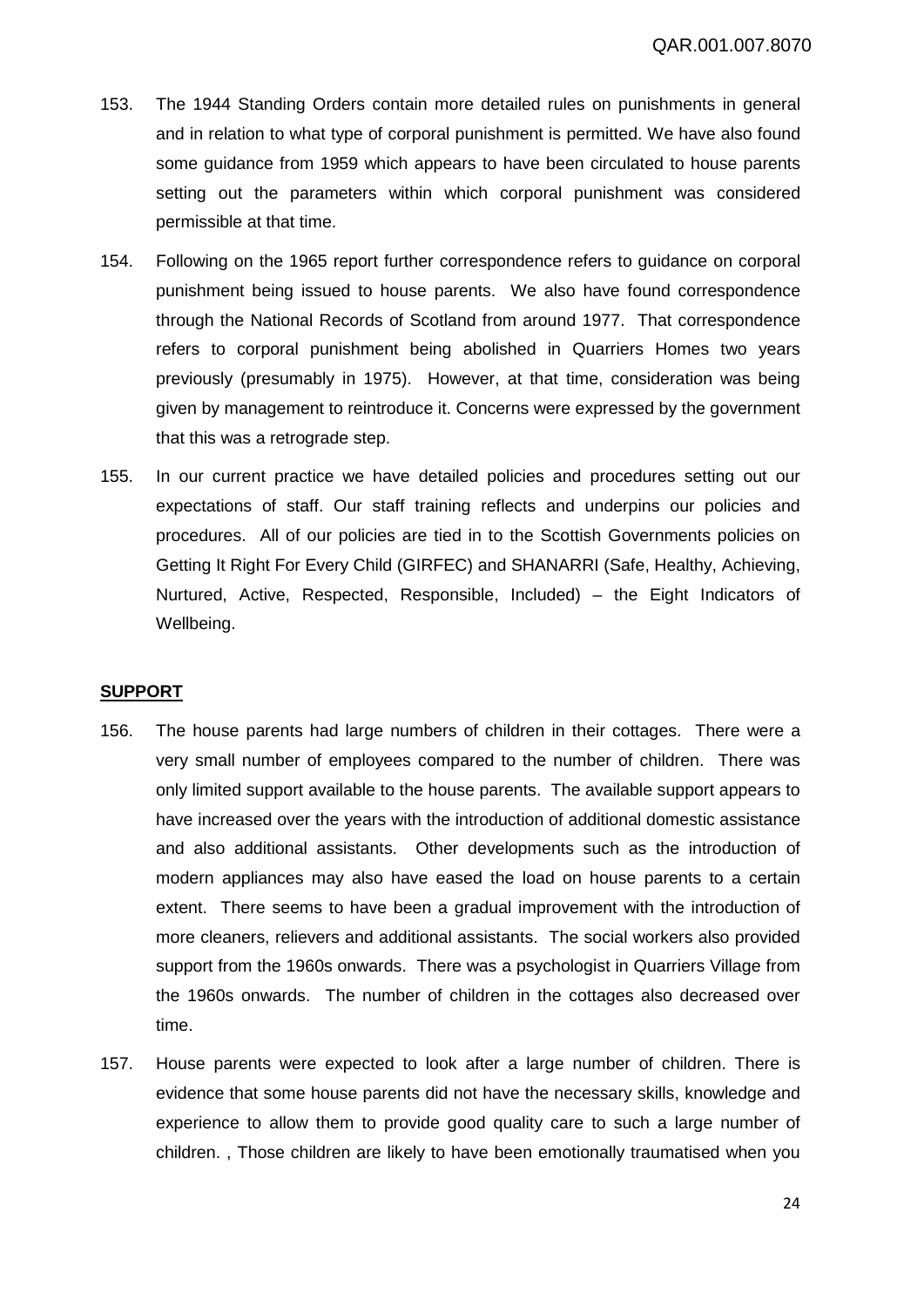consider the reasons they were admitted into care. For house parents who lacked knowledge and experience they had to learn on the job without adequate management direction, training or specialist support. This environment may have led to poor child care practices.

158. By comparison, at Southannan, the ratio of staff to children was higher. However the children cared for there often had significant behavioural issues.

#### **COMPLAINTS**

- 159. Historically the process of complaints appears to have been that they were all handled by the superintendent. During Joseph Mortimer's time I understand that he operated an open door policy. Children were permitted to approach him with any issue that they wanted. There is evidence in applicant's statements and I have heard evidence that some children did feel able to approach Mr Mortimer. However, clearly it was never going to be easy for a child to go and see the superintendent to complain, particularly about a member of staff.
- 160. Historically, attitudes to children were that they should be seen and not heard. This all goes back to thinking about the child. Many of the children would have come from problematic backgrounds and may have had challenging behaviour. Their voices were not heard and they may not have had an opportunity to express their views anyway. They were seen as a nuisance or as not being trustworthy. The whole set up of Quarriers Village historically made it difficult for children to complain particularly about the house parents who were tasked with caring for them. There is also evidence that, when children did complain, they were not believed.
- 161. When the social workers were introduced that would have potentially provided an additional person in whom the children could confide. The social workers had a degree of independence from the house parents. However, the social workers were still Quarriers' social workers and may not have been viewed as independent or trustworthy people by a child who was being abused. Equally the same might be said for the local authority social workers in cases in which they were involved. Some applicants have stated that they never saw a Social Worker during their time at Quarriers.
- 162. From the applicants' statements it seems that some children felt safest when they were in Elise Hospital and there may have been a greater degree of trust with the nurses and doctors.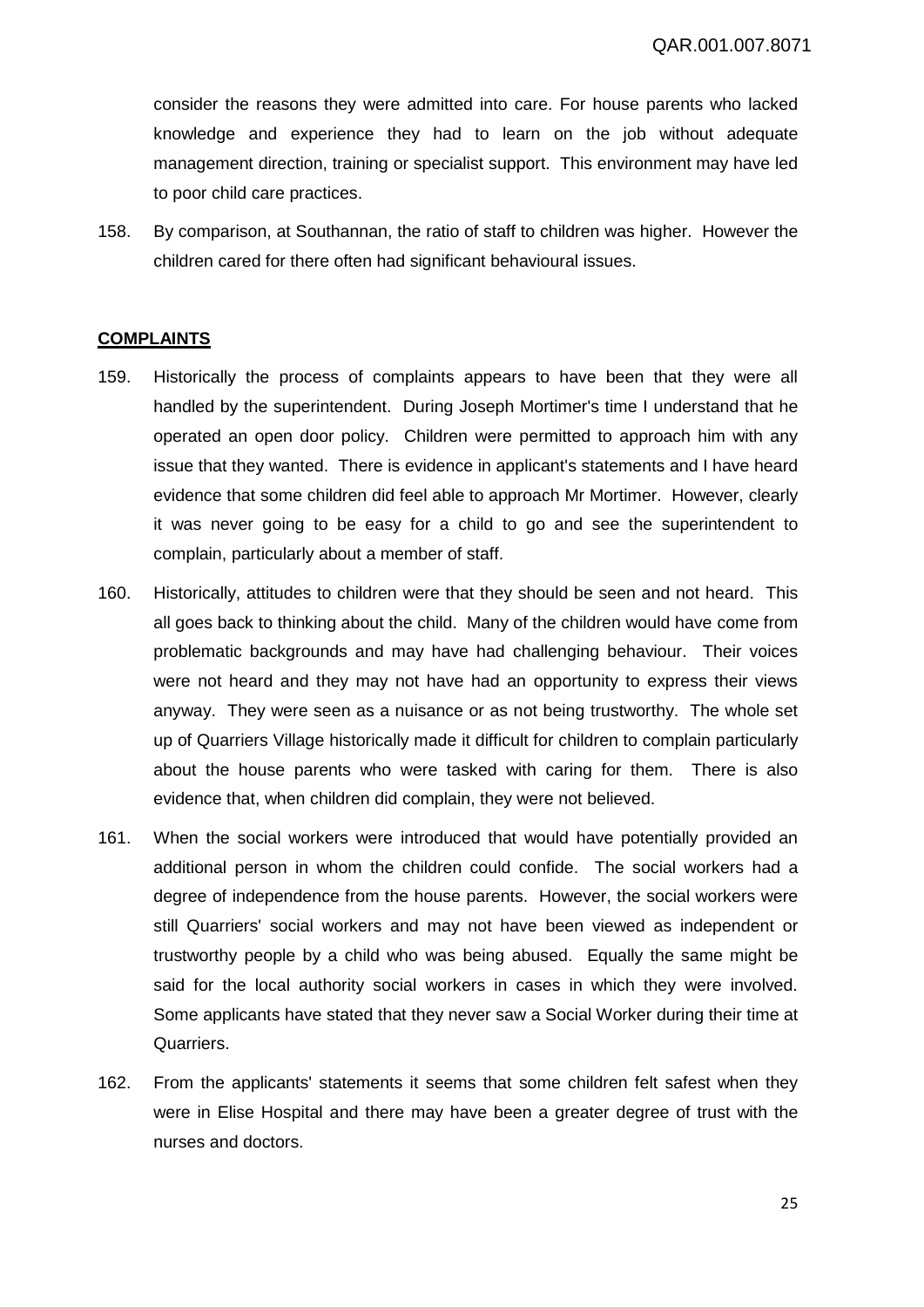163. Quarriers' approach to children's complaints is now completely different. First of all, all of our care is child centred. We are prepared to believe children and to listen to them when they make complaints. We also engage with other agencies including third party advocacy services which can be very important in allowing children to raise concerns and have them articulated on their behalf. Where there is a parent or carers they also would be involved in any concerns/ complaints raised.

# **RESPONSE TO ALLEGATIONS OF ABUSE**

- 164. Through our research we have discovered evidence that one employee was dismissed in 1938 for physically abusing a child. We have also discovered evidence that another employee was dismissed  $-$  or at least it was requested that he resign  $$ in 1967 as a result of physical abuse of children.
- 165. We have also discovered, in a child's records, that there was an internal finding of physical abuse at Overbridge by **QCN** in 1971. That child was . There is evidence that the house father assaulted the child. The child's father made a complaint. The superintendent, Joseph Mortimer, became involved. He spoke to both the child and the house parent. The house parent admitted assaulting the child. However, Mr Mortimer appears to have accepted the house parent's version of events. The house parent was "severely reprimanded" for losing control.
- 166. It is clear that this situation was not dealt with properly. The notes reveal that when the child's father indicated that he was going to report the matter to the police and to the press Mr Mortimer sought to discourage him from doing so by indicating that he would tell the press about the lack of consideration the father had paid to his children over the years. This was clearly inappropriate and to me is evidence that historically management at Quarriers were prepared to put the reputation of the organisation ahead of the interests of the child.
- 167. A number of applicants state that they complained of abuse. We have reviewed our historic records to see if such complaints were made. Often there is nothing recorded in the notes to reflect such complaints being made. Where we have found documented evidence of such complaints we have highlighted that to the Inquiry in our responses to the section 21 notices.
- 168. A complaint was made to a student social worker by in 1984. She complained that she had been slapped three or four times in the face by her house father, **QFH** . The matter was reported to the superintendent. An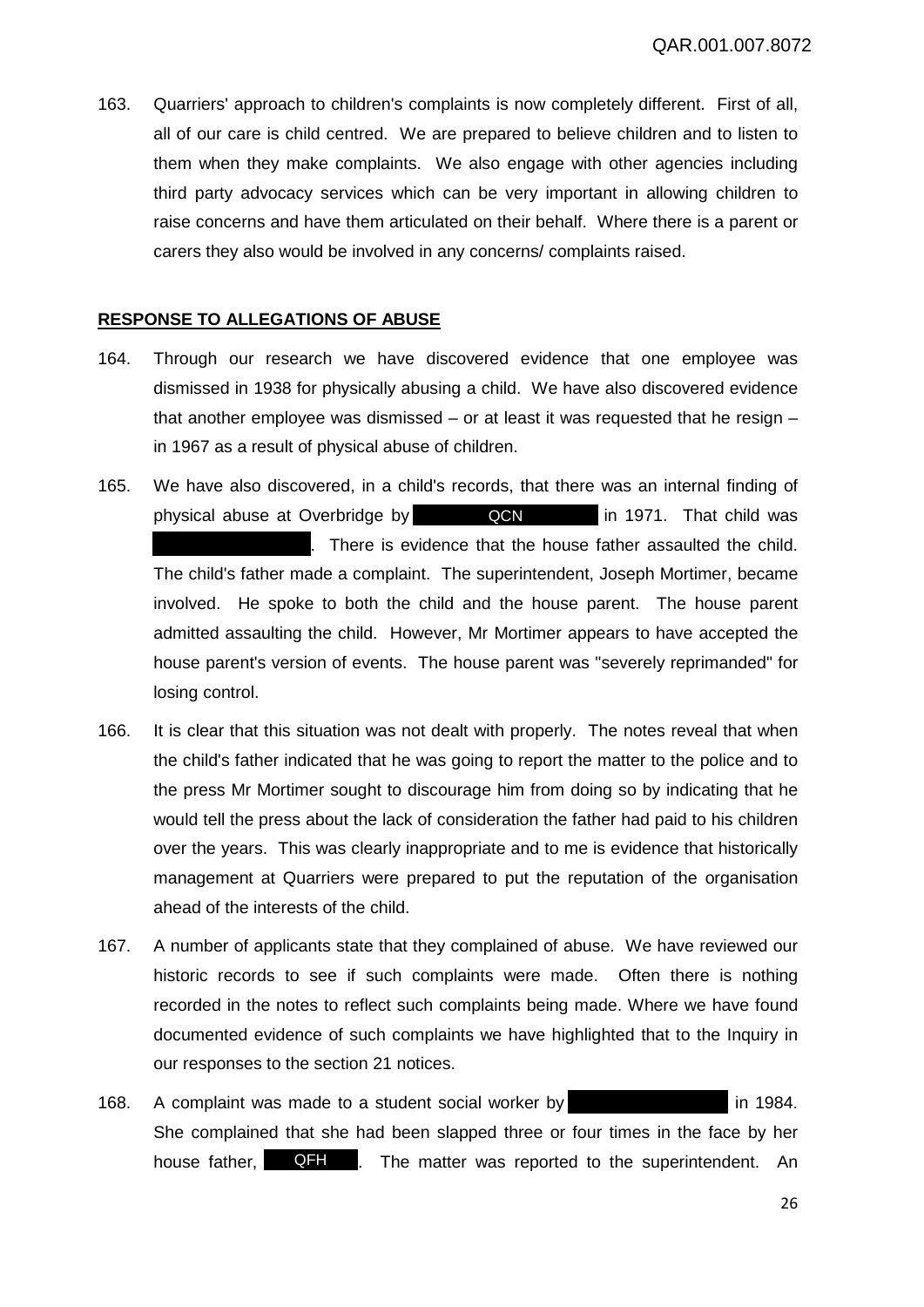investigation was carried out. The outcome of that is not clear from the records. However there is no indication that any action was taken against the house parent.

- 169. There seems to have been a variable response to complaints over the years. Sometimes action was taken. Sometimes it seems that children were moved either from the cottage they were in or away from Quarriers altogether. Where there is a record, it appears that generally the superintendent would carry out an investigation. However it is not always clear from the historic records why particular decisions were taken. We have not found any written policy or procedure as to how such complaints were to be investigated.
- 170. One obvious weakness of this system is that it depended entirely upon the view that the superintendent took of the appropriate course of action. There was no equivalent to the multidisciplinary approach that would occur nowadays if a child protection concern was raised.

# **ALLEGATIONS OF SEXUAL ABUSE**

- 171. The only mention of an allegation of sexual abuse being against a member of staff that we have found is in the records of **the contact of the made allegations of** sexual abuse against John Porteous in around 1982. The records record that the child was accused of stealing money from John Porteous' house. He denied this to his house mother, Mrs Valente, and disclosed to her that he had been sexually abused by John Porteous and this had been going on over the previous year. The allegation was brought to the attention of the superintendent, Joseph Mortimer. The police were contacted. The records suggest this was done at the request of John Porteous. The Dundee Social Work department was also made aware of the allegation (Dundee was the placing local authority). The police appear to have come to the village and carried out an investigation. The child's records refer to "*very thorough police investigations including medical and forensic tests*". The police decided that there was no case to answer.
- 172. The child was seen on several occasions by the Quarriers psychologist, Jean Morris. He was also referred for counselling externally. Shortly afterwards, he was transferred from Quarriers to a List G school, Lendrickmuir.
- 173. After the police investigation Quarriers took no action in respect of John Porteous. From the records it seems clear that the view was taken, amongst the adults from the various agencies involved, that the allegations were not true. It is clear from the notes that the child was simply not believed despite the fact that his account was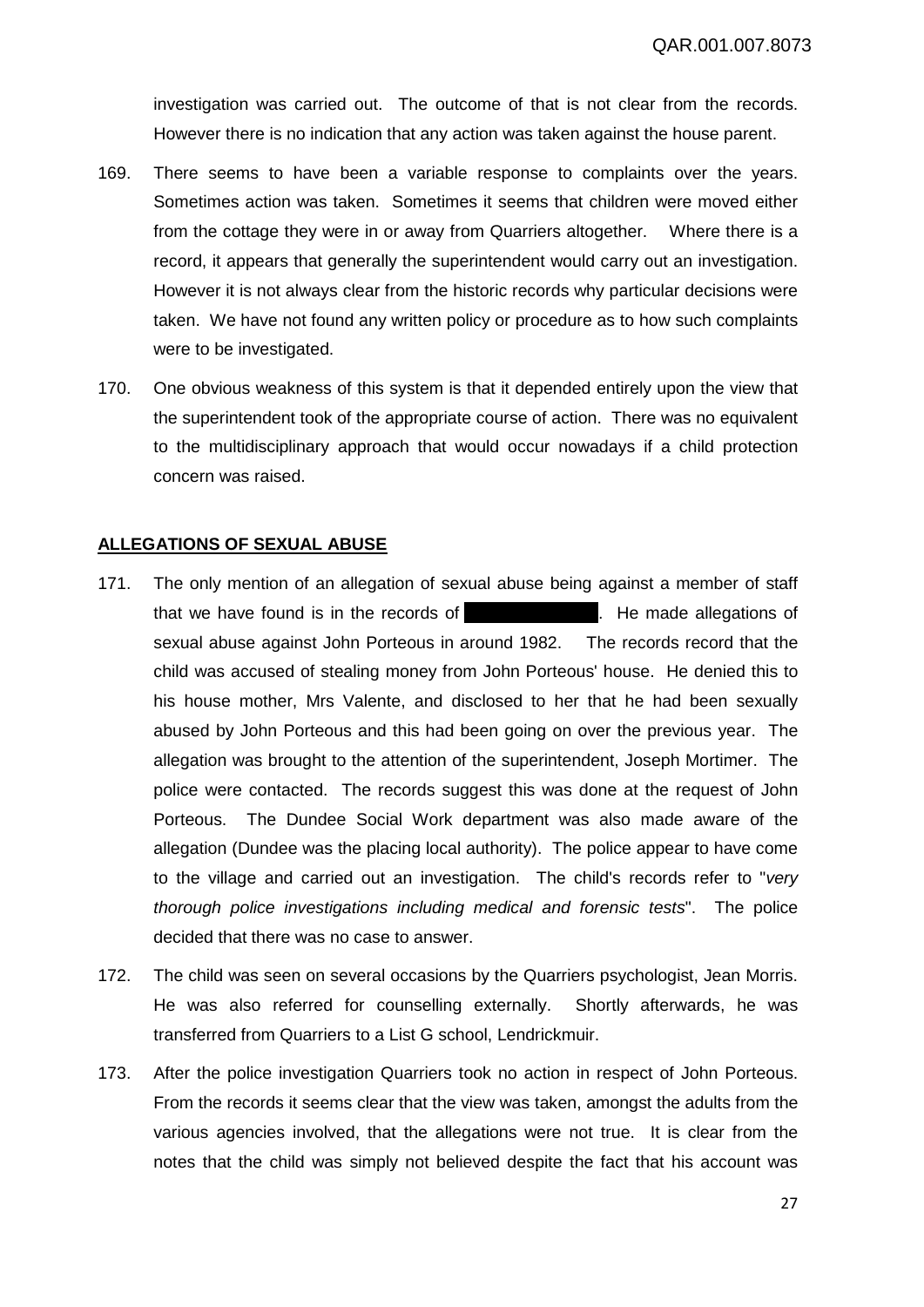described by John Meyer the social worker as "so vivid and detailed that initially it was rather convincing". Nobody appeared to entertain the notion that John Porteous may have abused the child.

- 174. One of the really concerning aspects of this, from my perspective, is that at this time John Porteous was employed as a fire safety officer in the village. The child in question was not a child in his cottage. However, he appeared to have befriended the child through various activities that he was running in the village – as well as seemingly talking to the child about potentially fostering him. John Porteous had access to children throughout the village as he had access to all of the cottages in his role as fire prevention officer. It would seem from the evidence of former employees that John Porteous was in and out of houses in that role on a daily basis.
- 175. Looking back at these records this was clearly an example of an inadequate response by Quarriers to serious allegations of abuse. There were inadequacies in terms of investigation, follow up and safeguarding.
- 176. Whilst I fully accept that Quarriers' response on this occasion was entirely inadequate, both the police and external social work departments were also involved. No concerns appear to have been expressed about John Porteous continuing to have access to children. It is clear from what we know now that John Porteous continued to have access to Quarriers' premises until he retired in 1998. Whilst I am not aware of any allegations of abuse being made against him after 1982 it is clear that children were put at risk.

# **RECORD KEEPING**

- 177. I have reviewed a significant number of children's records myself from Quarriers Village, Overbridge, Southannan and Seafield. It is obvious that, as you go back in time, the standards of record keeping were very different.
- 178. The records from Quarriers Village are minimal up to the later 1970s/1980s. They then become more extensive.
- 179. The Overbridge records between 1965 and 1985 are similar to the Quarriers village records for that time.
- 180. The Southannan records are generally more detailed. That establishment opened in 1978. The records increase in volume and detail over time through to the closure of Seafield in 2014. In more recent years we have whole boxes of records for one child.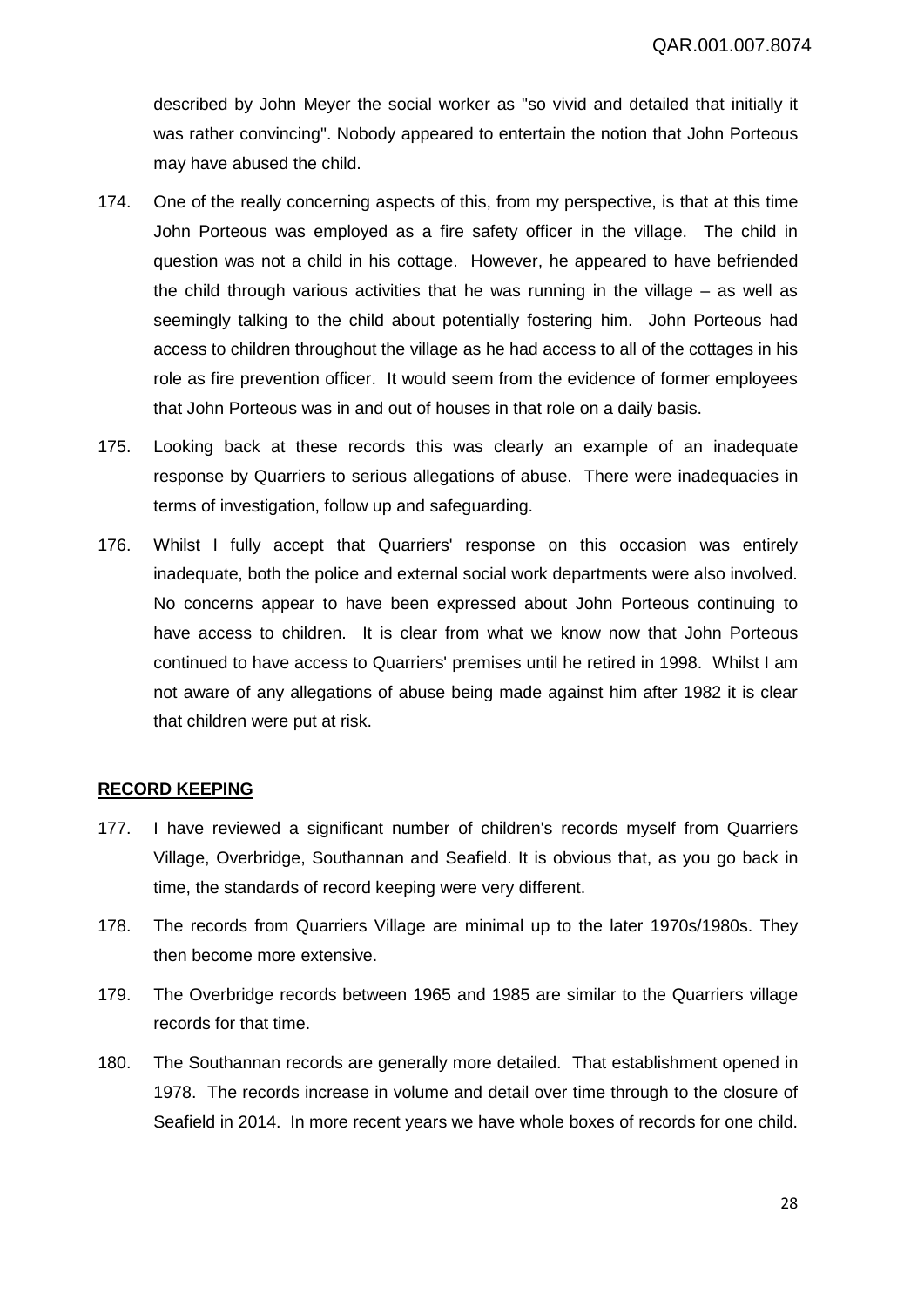- 181. The records themselves are of their time. In the early years they are fairly minimal in relation to the children, their background and the reasons for admission.
- 182. The quality of the records varies. It would seem that some house parents took more extensive notes than other. You can have children who were in care for four years with minimal notes and some that were there for much shorter period of times having more extensive notes.
- 183. In general terms however there was an improvement in recording keeping over time. Looking at the Southannan records from the late 1970s it appears that the approach to record keeping there was probably better than at Quarriers Village. The notes are more extensive and there are notes of regular reviews carried out in relation to the children as well as care and educational plans. We also have copies of daily logs which narrate what is happening on particular days. Moving into the later years at Seafield the records become voluminous and there are care plans and risk assessments for individual children.
- 184. For some children who came to Quarriers Village and Overbridge with siblings there will be a family file. In those cases often the correspondence in relation to the various different children has been filed together. That means that it is sometimes difficult for us to ensure that we have given a former resident all of the records that relate to them as we have to redact any information which relates to another child for the purposes of data protection. Some records might be missed because they may be filed in a family file or in a sibling's file.
- 185. The children's records for Quarriers Village were all scanned electronically into an electronic document management system called Alchemy approximately 10 years ago. This was, I understand, done by a group of volunteers. The justification was to improve accessibility and also security of the information held and to move the hard copy records to secure storage. Broadly speaking the scanning is accurate. However, we have discovered a few mistakes in relation to scanning and storing of documentations since we have been undertaking research for the purposes of the Inquiry. Sometimes a double sided document will only have been copied on one side or the bottom or side of a page is cut off. Archiving the records has not been easy. The Southannan and Seafield records are not electronically scanned but are held in external storage. As part of our work for the Inquiry we have indexed all of the Southannan/Seafield records which are held at external storage so that we know precisely where individual children's records are located.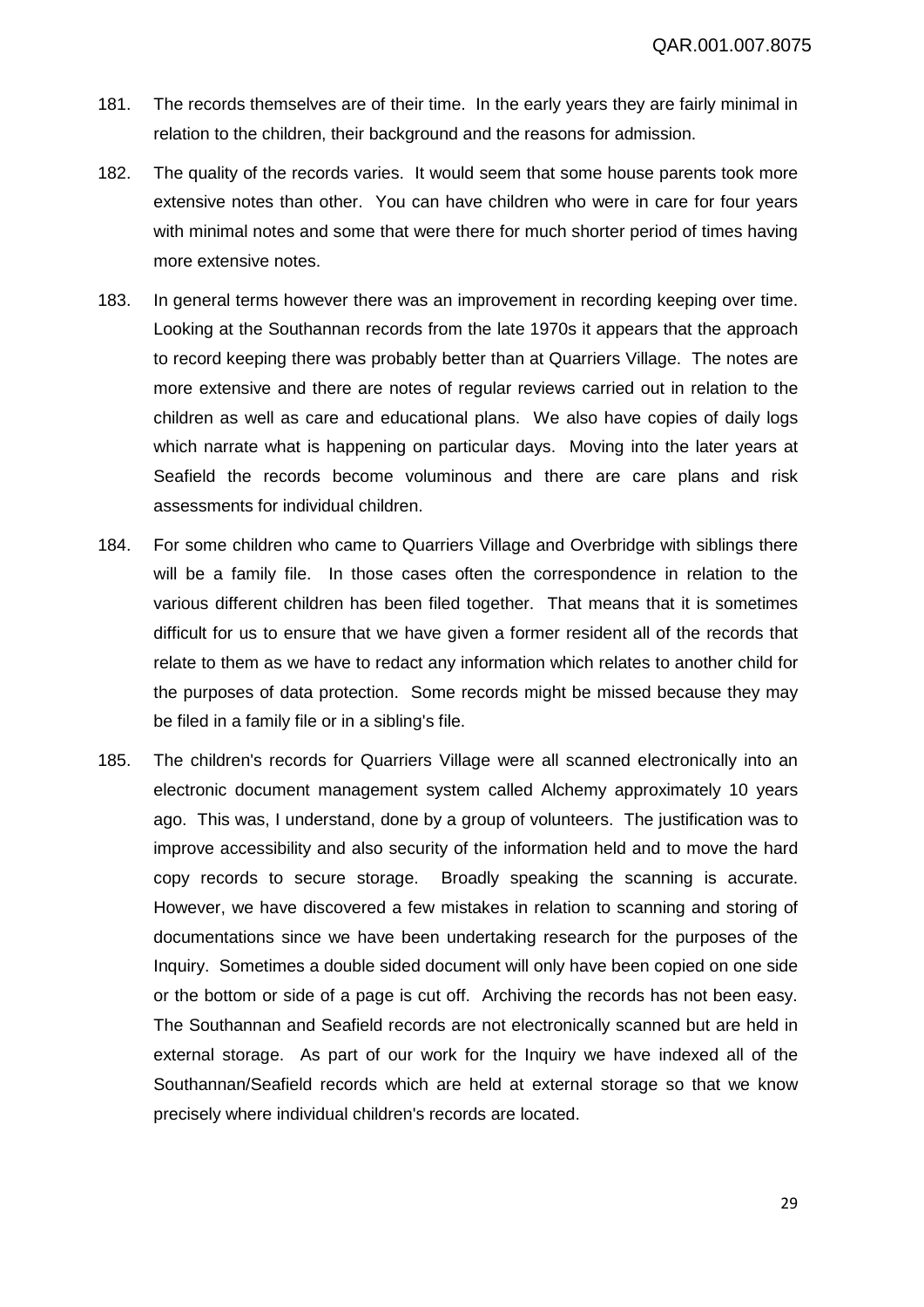- 186. My understanding is that after 1947 the hospital records in relation to the children would have been kept by the NHS.
- 187. School records would have been kept by the local authority that ran the school in Quarriers Village from the early 1900s. However there may still be some school records in an individual child's file such as school reports and letters from teachers etc.

# **AWARENESS OF ABUSE**

- 188. There is evidence of awareness of abuse amongst management at Quarriers as far back as the 1930s. However, there is a clear lack of awareness in relation to proper safeguarding and prevention.
- 189. It is difficult to say to what extent members of the management team were aware of ongoing abuse at Quarriers Village. The environment in many ways leant itself to house parents and others being able to conceal abuse. What was regarded as abusive practice will also have changed over time. For example, approaches to corporal punishment continue to develop.
- 190. There are some examples of abuse being alleged and acted upon. However, there are other examples, such as the example I have given in relation to Overbridge, where a child was physically abused and the action was solely to give the employee a warning.
- 191. I think it is possible that management at the time applied the same standard to house parents in Quarriers Village as they would have applied to parents in a domestic situation. However, in my view, that is not an appropriate approach for professionals tasked with looking after vulnerable children.
- 192. We have heard evidence of accounts of abuse being reported to the office or to a member of management and no action being taken. I accept that may have happened. A lot may depend upon what the child feels able to say at the time. However we have also heard evidence that employees reported concerns to the office but little or nothing seems to have happened as a result.
- 193. One thing which is reassuring about some of the later complaints of abuse that we have identified, particularly from Seafield, is that the concerns were initially raised by members of our staff. We have a whistleblowing policy in order to give employees the confidence to speak up about an incident or practices they feel uncomfortable about.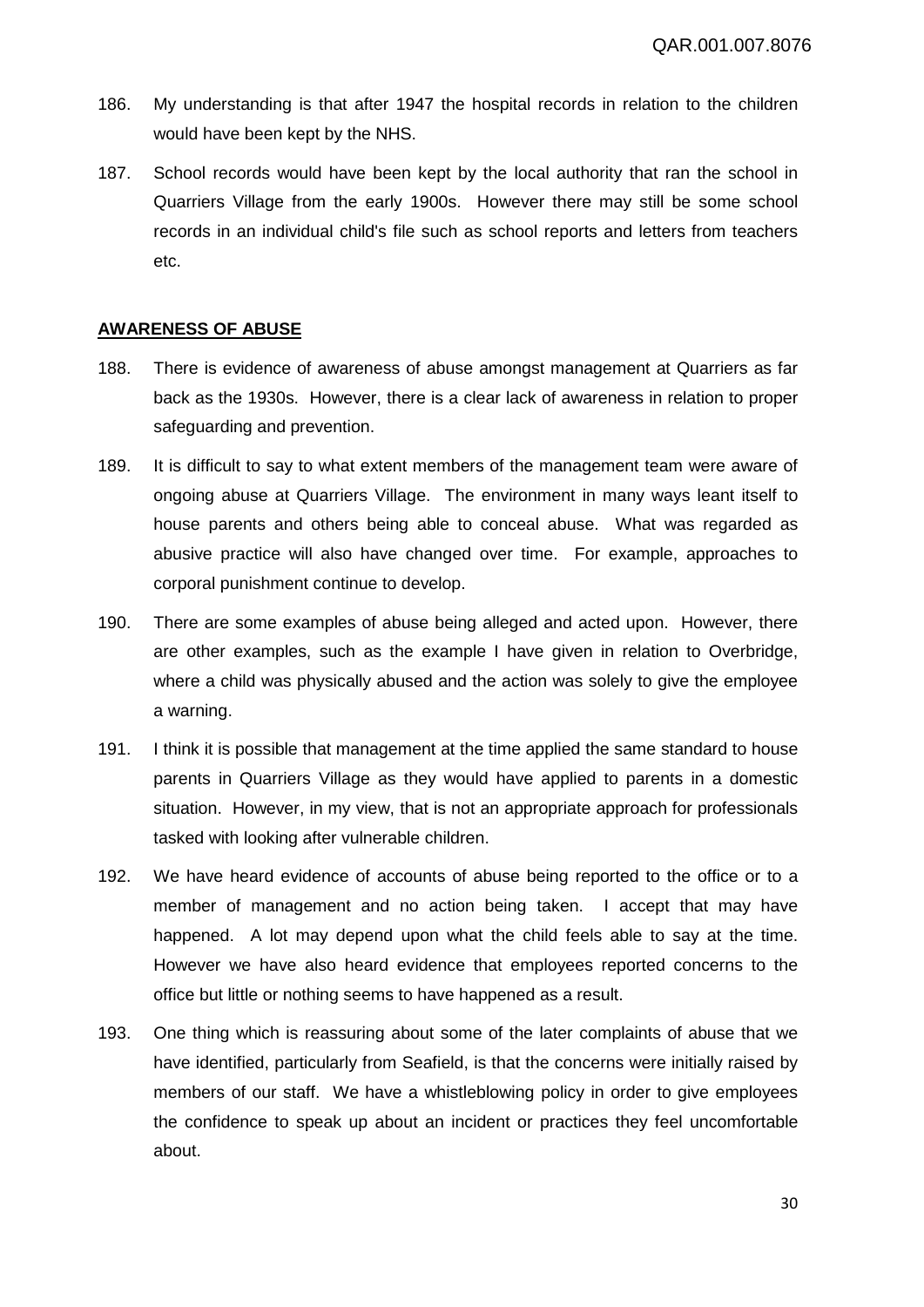# **CULTURE**

- 194. There are several aspects of how Quarriers Village was set up and operated which meant that children were put at risk.
- 195. Quarriers Village was set up as a self-sufficient village. It was intended to recreate an idyllic vision of village society. This was a laudable aim but it landed up creating an isolated society will all of society's problems. It was isolated in terms of its geographical location. Historically there was a lack of external focus. The house parents seem to have had great autonomy with very little outside interference up until the late 1960s/ early1970s after the social work department was introduced and there was an introduction of greater scrutiny and oversight. However, even when those social workers were introduced in the late 1960s the cottages still appear to have been run upon autonomous lines and there is evidence that management were reluctant to scrutinise or intervene.
- 196. My impression about the culture is that the children were to be seen and not heard. The organisation also seems at times to have been behind the curve in terms of modernising in line with modern childcare practices. It was an organisation that needed to change but did not accept change quickly or easily enough.
- 197. Clearly from some of the evidence from former employees there was tension between traditional and modernising forces within the organisation.
- 198. It seems to me that some house parents in particular became very emotionally attached to the whole idea of the village. People did not want it to drastically change because they had an emotional bond with it.
- 199. The governance of the organisation seems to have been removed from the actual care of children. The governing body was made up mostly of lay people rather than those with particular expertise and qualifications in childcare practice. I do not wish to sound critical of those people. I think that they wanted to do right. They were well intentioned. However, they were not necessarily particularly knowledgeable nor did they have hands-on experience with the children in the houses. From the documentation we have recovered from the national archives, there is evidence that the Scottish Government were encouraging Quarriers to appoint individuals with specific childcare experience to its Council of Management around 1968.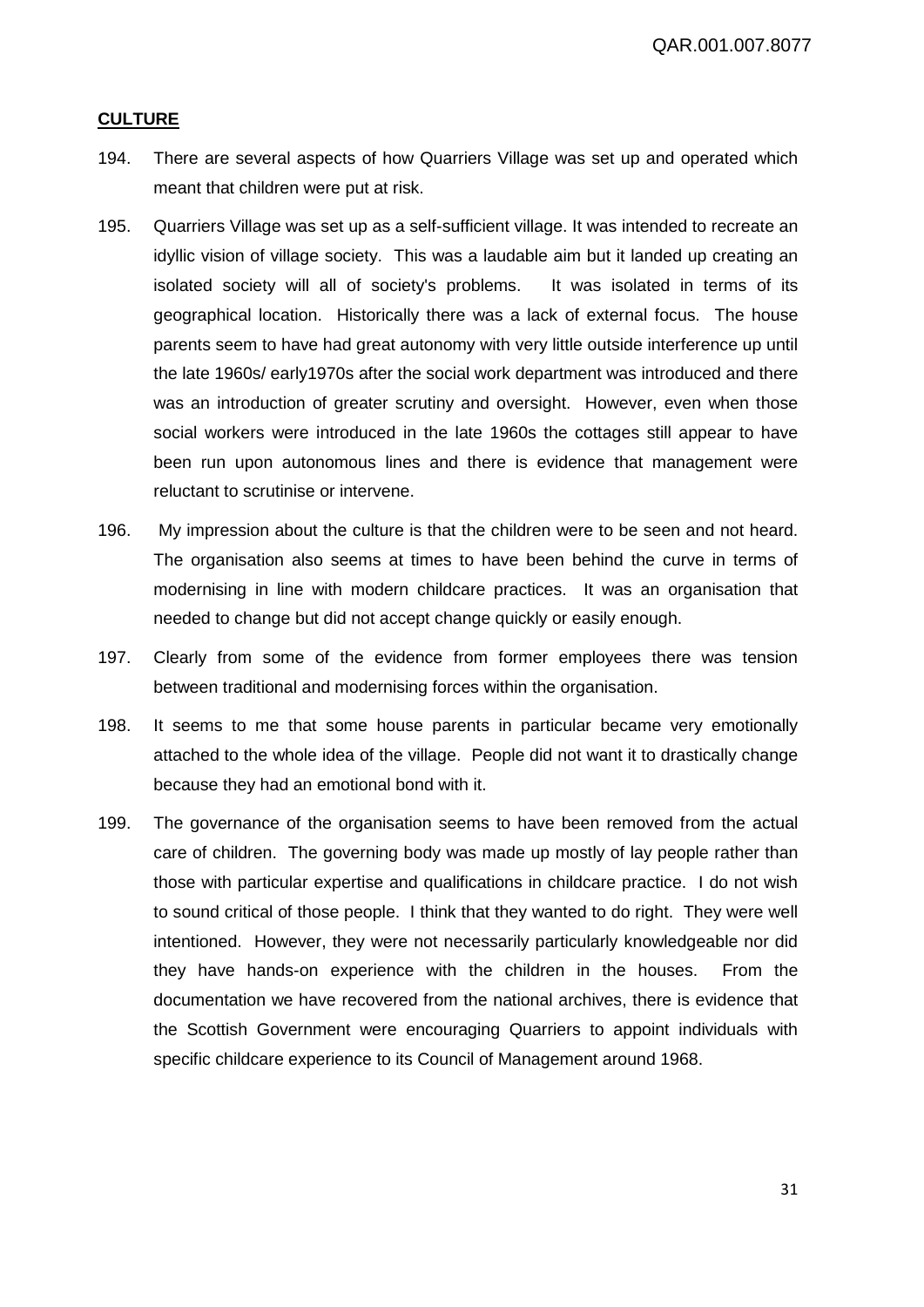#### **1965 REPORT**

- 200. As part of our preparation work for the Inquiry our solicitors obtained documents from the National Records of Scotland. The documentation we recovered from those archives contained a number of central government reports on Quarriers Village which were not contained within our own archive. The most detailed report is a report from 1965 following on a detailed inspection of Quarriers Village in January 1965. Although a previous report from 1961 considered that the village was operating satisfactorily the 1965 report concluded that it was no longer in accord with accepted standards of childcare. The report is critical of a number of aspects of how the homes were operating at the time.
- 201. The documentation recovered from the National Records of Scotland indicates that the full report was not passed to Quarriers. Instead a letter dated 2 September 1965 was sent enclosing a list of the recommendations from the full report and a summary document entitled "*The Future Role of Quarrier's Homes*". That was acknowledged by Dr Davidson (the General Director of Quarriers) by letter on 10 September 1965. A meeting was arranged between Dr Davidson, Mr Brough (a member of Quarriers' Executive Committee) and government representatives on 13 December 1965. The records contain a further letter dated 14 December 1965 from I M Wilson to Dr Davidson confirming that a discussion had taken place in relation to the inspection the previous day.

#### **RESPONSE TO ALLEGATIONS OF NON-RECENT ABUSE**

- 202. I am aware that from around 2000 onwards there were a number of criminal prosecutions and a large number of civil claims made against Quarriers. I also know that there is a degree of anger and dissatisfaction from survivors about how the organisation dealt with the criminal and civil matters at the time.
- 203. My view is that it was a very difficult time for the organisation. Phil Robinson had to deal with a number of competing interests. He was relatively new to his CEO role. The organisation was expanding rapidly in the area of adult learning disability services as a result of the Community Care Act and the closure of large institutions such as Lennox Castle. He was in really unchartered territory in relation to the number of disclosures and allegations of abuse at this time.
- 204. Quarriers did take a number of steps in response to the allegations made at that time which I hope will have been of some value.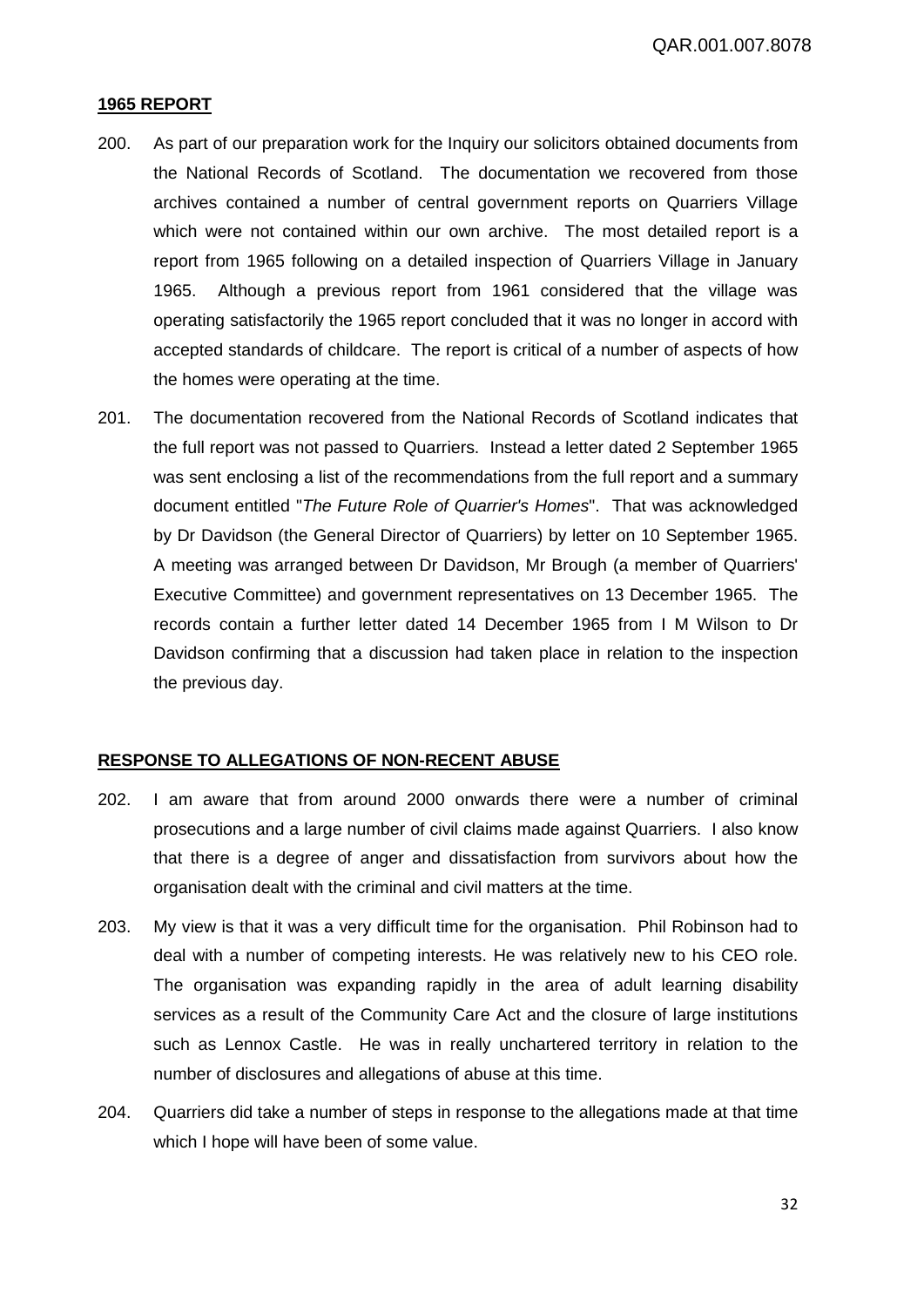- 205. In 2001 Quarriers commissioned a report from the Scottish Institute for Residential Child Care (SIRCC). I understand that for some reason that report was embargoed by SIRCC. However, the purpose of the report was to review the current child care provision provided by Quarriers to ensure that the organisation was meeting best practice. It is therefore not of assistance to survivors of abuse in examining why abuse occurred.
- 206. I have read that report and I am satisfied that Quarriers complies with all of the requirements which were made in it. The report was positive about Quarriers' practices and policies at the time but identified some areas where SIRCC considered improvements could be made.
- 207. An apology was issued on behalf of Quarriers via the Scottish Parliament public petitions process in 2004. At the time the apology was issued, the position was complicated by the number of compensation claims the organisation were facing. Those claims were being handled by Quarriers' insurers. The wording of the apology was framed on the basis of legal advice.
- 208. Quarriers also participated in The Time to be Heard pilot forum. Quarriers volunteered to take part in this exercise and provided assistance to allow it to proceed.
- 209. I also know that Phil Robinson set up the Aftercare Service at or around this time. This was in part to allow former residents to obtain access to their records and to improve the organisation's governance of such requests.
- 210. As Chief Executive of the organisation he had to work in the context in which he found himself and in accordance with the instructions he was given. With the benefit of hindsight, there are undoubtedly some things which Quarriers as an organisation would do differently. I think that once Phil left some of the continuity of dealing with the issue was lost. In particular I understand that no apology was issued on behalf of Quarriers after the Time to be Heard report was issued. That was a mistake. I consider that an apology should have been issued at that time. The organisation issued an unequivocal apology to any child abused in Quarriers' care at the start of this Inquiry.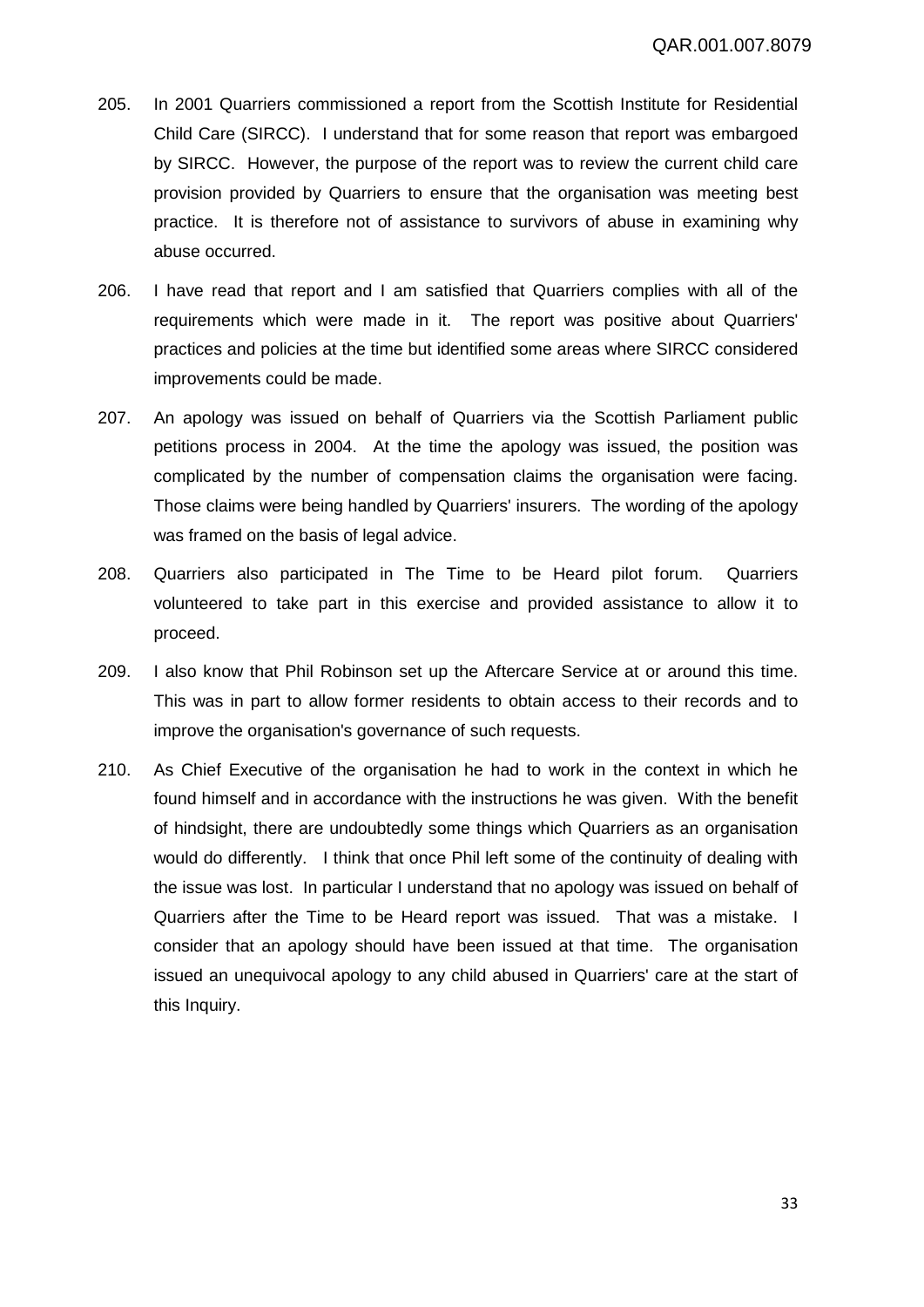#### **TIME TO BE HEARD**

- 211. I arrived at Quarriers after the Time to be Heard report had been issued. The report made a number of recommendations. I consider that we have complied with all but one of those as best we can.
- 212. The one area where no real progress has been made relates to recommendation 15 of Time to be Heard. That recommends that all institutions should develop a photographic archive in response to the needs of former residents who have no or few photographs of themselves.
- 213. We are very interested in trying to develop this in consultation with survivors. We have been in contact with Future Pathways however there has been no follow up from Future Pathways and therefore no significant progress has been made. There are some GDPR issues to consider which potentially could make the process difficult.
- 214. We are conscious however of the importance of photographs to survivors and others who have been in residential care. Our Aftercare and Safeguarding Team will very often go through the Narrative of Facts with former residents to see if they can identify photographs of themselves. On occasion we have been able to marry up loose copy photographs with individual client files.

# **FBGA**

- 215. When I took over as Chief Executive I was not aware of the issues surrounding nonrecent abuse at Quarriers as my focus was on managing the present day organisation.
- 216. Shortly after I took over as Chief Executive I had a meeting with David Whelan on 14 August 2014. I cannot actually remember how that meeting came about. However, I wanted to have the meeting as I wanted to introduce myself, to say "*hello*" and to understand what the key issues were for Mr Whelan and survivors.
- 217. I thought the meeting was helpful and constructive. My approach was to listen and to try to establish a relationship.
- 218. After that initial meeting our contact increased and I met with Mr Whelan and another survivor who supported him in July 2015. He was a former Quarriers boy. He explained that he had experienced the '*dark side'* of Quarriers. He recognised that good things had happened to many in the care of Quarriers but his experience generally had been bad.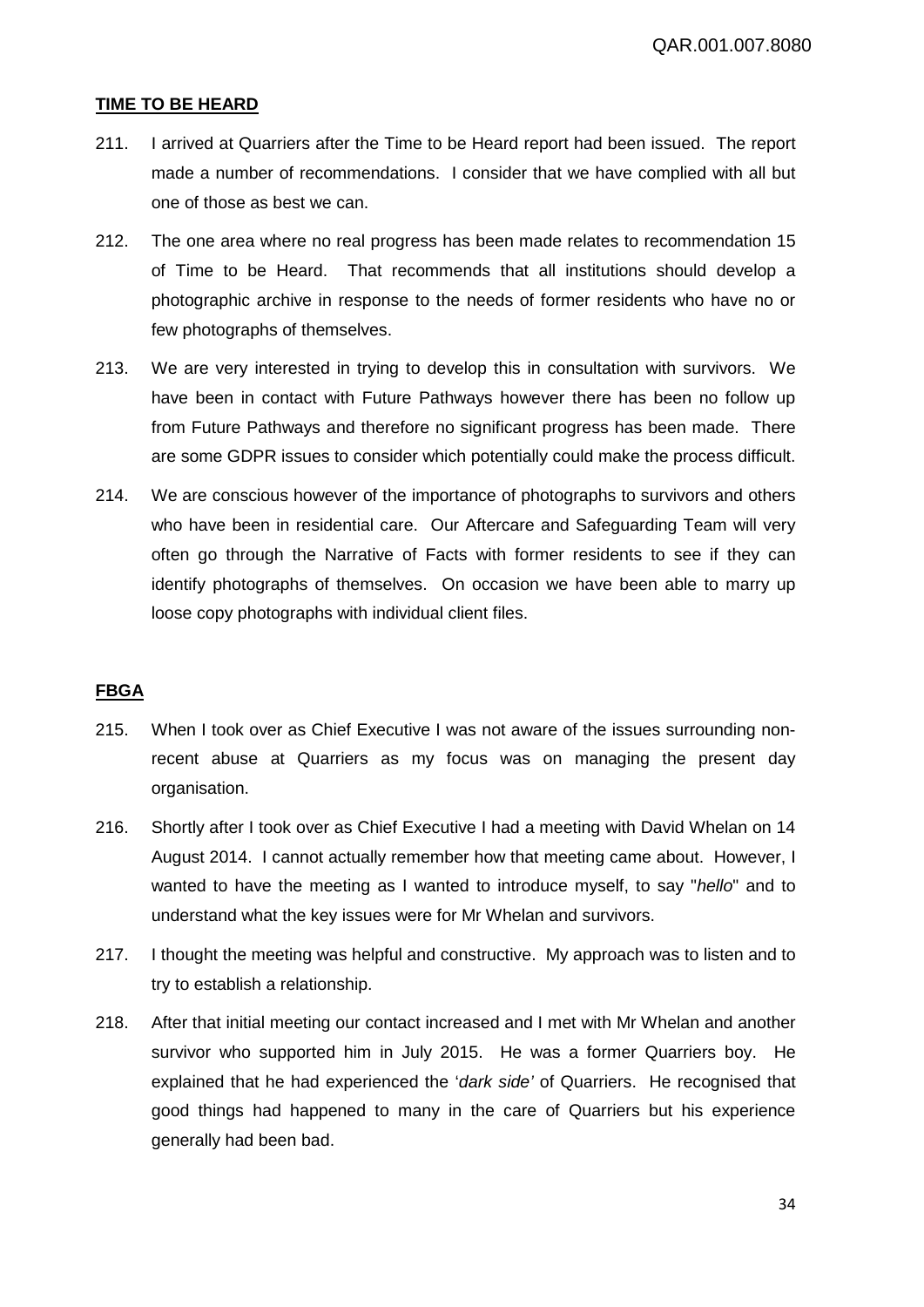- 219. When we knew that the Scottish Child Abuse Inquiry was going to happen I set up an internal meeting structure so that we could share information. I invited David Whelan and the other survivor to those meetings on a quarterly basis. The purpose of that was so that they could share things with us from a survivor's perspective so that we could better understand the key issues from their perspective. I found this was useful and informative. The Chair of our Board, Tom Scholes, also attended these meetings so he also had the opportunity to hear from the survivors. I thought it was appropriate for him to meet them given the significance of the issue and the significance of the Inquiry. They would also provide us with bits of information about what life was like for both of them. I very much appreciate that they also were willing to establish a relationship with us.
- 220. I think that both parties knew that if we were not comfortable meeting then we could decline to do it at any time. Those meetings are now in abeyance due to activities on both sides relating to the Inquiry. However I would hope that we can reinstate them once the case study is complete.
- 221. My focus has always been about what we do going forward and how we can move forward together. We have discussed issues around the Interaction Action Plan and redress.
- 222. I appreciate how difficult it has been for David and the other survivor to speak to us. I also appreciate the willingness of David and the other survivor to engage positively and proactively with present day Quarriers. I hope that we have managed to establish a respectful and constructive relationship which will continue. The meetings with them have given me an insight into not only what some children experienced at Quarriers but also the survivors' lengthy campaign to address some of the key areas within the Interaction Action Plan. I also recognise how difficult it is for survivors to come forward and give evidence at the Scottish Child Abuse Inquiry and I have the utmost respect for every one of them who has done that.
- 223. In relation to a financial redress scheme we have engaged with CELCIS and others and taken part in their consultation.
- 224. We also were put in touch with Future Pathways in relation to putting together an archive of photographs for survivors. Unfortunately, despite contacting them, that has not yet been progressed.
- 225. Quarriers welcomes the Scottish Child Abuse Inquiry and are cooperating fully in it. I have personally attended the hearings for 2 to 3 days each week to hear the evidence first hand. Other members of the Quarriers' team have also been present.